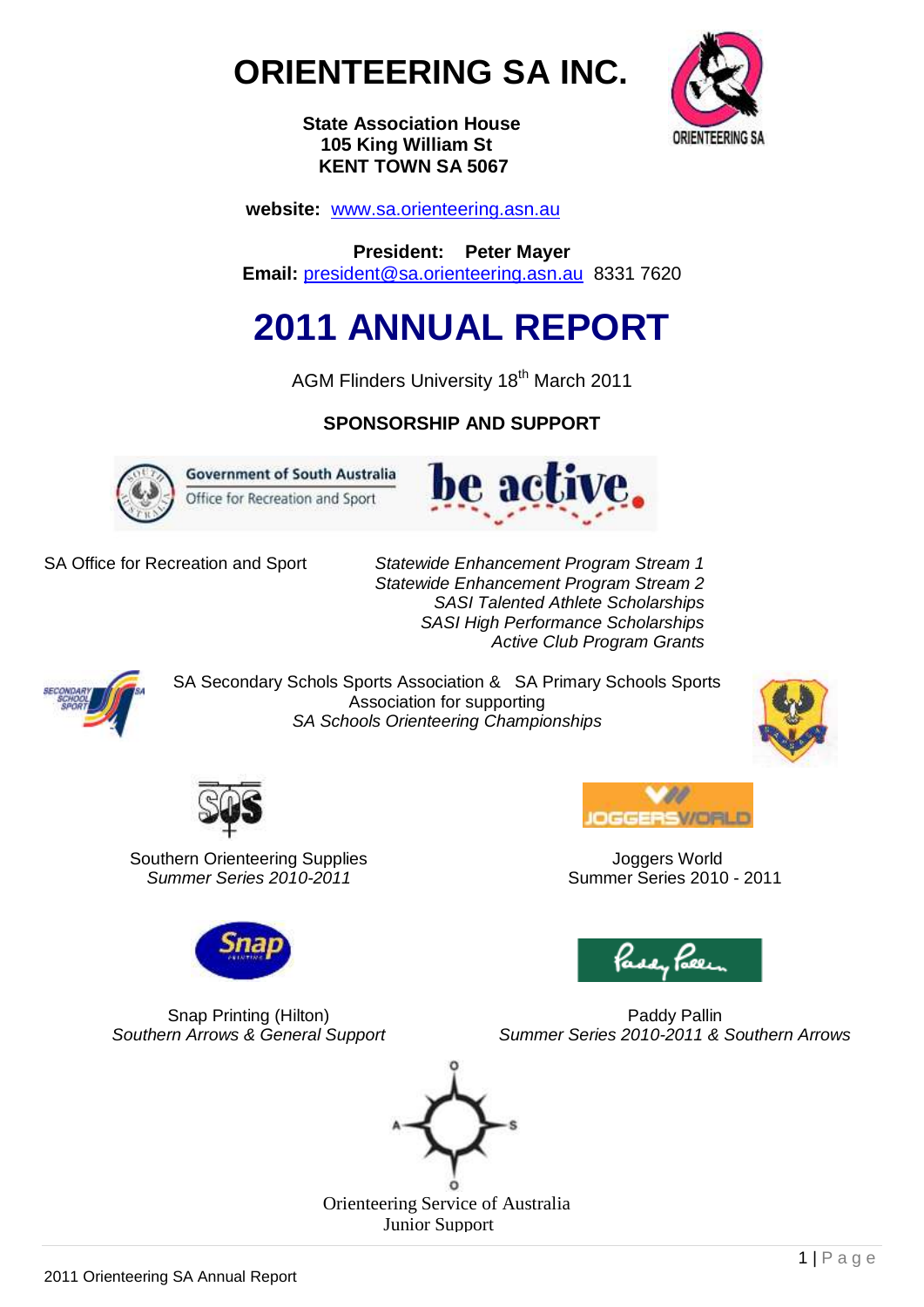#### **ORIENTEERING SA INC 2011 COUNCIL**

The Council, comprising the Management Committee and Club Delegates listed below, met on even numbered months to oversee the development and conduct of orienteering in South Australia. The Management Committee met in the odd numbered months.

Jennie Bourne

Jenny Casanova<br>Adrian Uppill

**Bruce Greenhalgh** 

Adrian Craig & John Lyon<br>David Tilbrook

Robyn Dose & Erica Diment<br>Position not filled

John Nieuwenhoven and Jenny Kennedy

Jenny Casanova and Peter Cutten

**Management Committee**

President Peter Mayer<br>
Secretary Contract Contract Contract Contract Contract Contract Contract Contract Contract Contract Contract Contract Contract Contract Contract Contract Contract Contract Contract Contract Contract Secretary Ken Thompson Assistant Secretary **Calculary Craig Colwell**<br>
Technical Officer **Craig Collection**<br>
Jenny Casand Technical Officer (Mapping)<br>Coaching Coordinators Schools Coordinator<br>Newsletter Editors Publicity and Promotion Officer<br>MTBO Coordinator **Club Delegates** Lincoln Orienteers John Lyon Onkaparinga Hills Orienteering Club Robin Uppill and Craig Colwell Saltbush Orienteers Time Control of the Men Thompson<br>Timtookies Orienteers Time John Nieuwenh Top End Orienteers **Accord Ending Times In the Sourne**<br>
Tiuringa Orienteers **Accord End Accord Phil Davill** and Tjuringa Orienteers **Phil Davill and Paul Hoopmann**<br>
Wallaringa Orienteers **Phil Davill Accord Peter Cut**<br>
Jenny Casanova and Peter Cut Yalanga Orienteers Doug Fotheringham and Gerry Velaitis

#### **Other Orienteering SA positions:**

**2011 MEMBERSHIP STATISTICS**

| Other Ortenteering Dry positions. |                                                            |                                                             |                    |
|-----------------------------------|------------------------------------------------------------|-------------------------------------------------------------|--------------------|
| <b>Web Coordinators:</b>          | Robin Uppill, Garry Harris, Ken Thompson & Andrew Slattery |                                                             |                    |
| <b>OA Councillor:</b>             | Jenny Casanova                                             | <b>OA</b> Delegate:                                         | Peter Mayer        |
| <b>State Selection Panel:</b>     |                                                            | Phil Hazell (Chair) Jeffa Lyon, Peter Mayer & Craig Colwell |                    |
| Data Base:                        | <b>Fulvio Pastrello</b>                                    |                                                             |                    |
| <b>School Team Manager:</b>       | Jane Fuller                                                | <b>AO Editorial Contact</b>                                 | Erica Diment       |
| <b>School Team Coach</b>          | Phil Hazell                                                | <b>Member Protection Information Officer:</b>               | Christine Franklin |
| <b>Southern Arrows Coach</b>      | John Nieuwenhoven                                          | <b>Southern Arrows Manager:</b>                             | Jenny Casanova     |
| <b>Junior Squad Manager</b>       | Anna Hazell                                                | <b>Sub-Junior Coach:</b>                                    | Adrian Craig       |
| <b>ENEWS Editor</b>               | Robyn Dose                                                 | <b>Junior Squad Coach:</b>                                  | Phil Hazell        |
|                                   |                                                            |                                                             |                    |

#### **ORIENTEERING SA Inc.** 2011 MEMBERSHIP add 2011 2011 2011 2011 2011 2011 **School nos** cf. 2010 Turnover (estimated)\*\*\* Club m/ships people reg'd\* Family **Senior** Junior School m/ships 2010 2011  $15(2+13R^{++})$  6(2+4R) ö  $1.1$ 21 48  $\ddot{o}$  $\ddot{\circ}$  $22$  $+3$  $\cdot$ i OH  $\alpha$  $\mathbf 0$  $\mathbf{0}$ 31  $+2$  $\overline{4}$ 27 57  $13$  $14$  $\cdot$ 7  $S<sub>B</sub>$ 25  $58$  $16(1+15R)$  $9(1+8R)$  $\theta$  $18$  $+5$  $\Omega$  $\Omega$ TE. 50 136 35(7+28R) 24(1+23R)  $\Omega$  $\sigma$  $\Omega$  $46^{1}$  $+18$  $+13$ TJ 18  $31$  $\overline{7}$  $\overline{\mathbf{3}}$  $\alpha$  $\overline{\mathbf{3}}$ 270 20  $+1$  $+2$ TT 42 74 16  $22$  $\overline{2}$  $\overline{\mathbf{2}}$ 210 43  $+5$  $-1$  $\bf{0}$ WA 21 38 Ĥ 9  $\bf 0$  $19$  $+3$  $+2$ ï ö 120  $21$ YA  $22$ 45  $12$  $\alpha$ ï  $\alpha$  $+1$ 2011 126 (70+56R100 (65+35R  $\overline{\mathbf{3}}$  $\ddot{6}$ 600 220 235 487 119 (78+41R 92 (67+25R) cf. 2010  $220$ 483  $\overline{2}$  $\overline{\tau}$ 720  $228$ \* People registered in financial memberships listed \*\* R is remote membership - counted as fraction of whole membership by OA \*\*\* Estimated school numbers not counted in '2011 people reg'd' column **Registered Non Members in 2011**

Summary: 2011 Orienteering SA financial membership Gender  $|<$  21  $21 - 34$  $35+$ Total  $70 F + 65 S + 3 J = 138$  memberships 53 85 156 18  $56$  RF + 35 RS = 91 remote memberships 89 95 199 M 15 plus 6 School memberships 355 171 in 2010 142 Total 33 180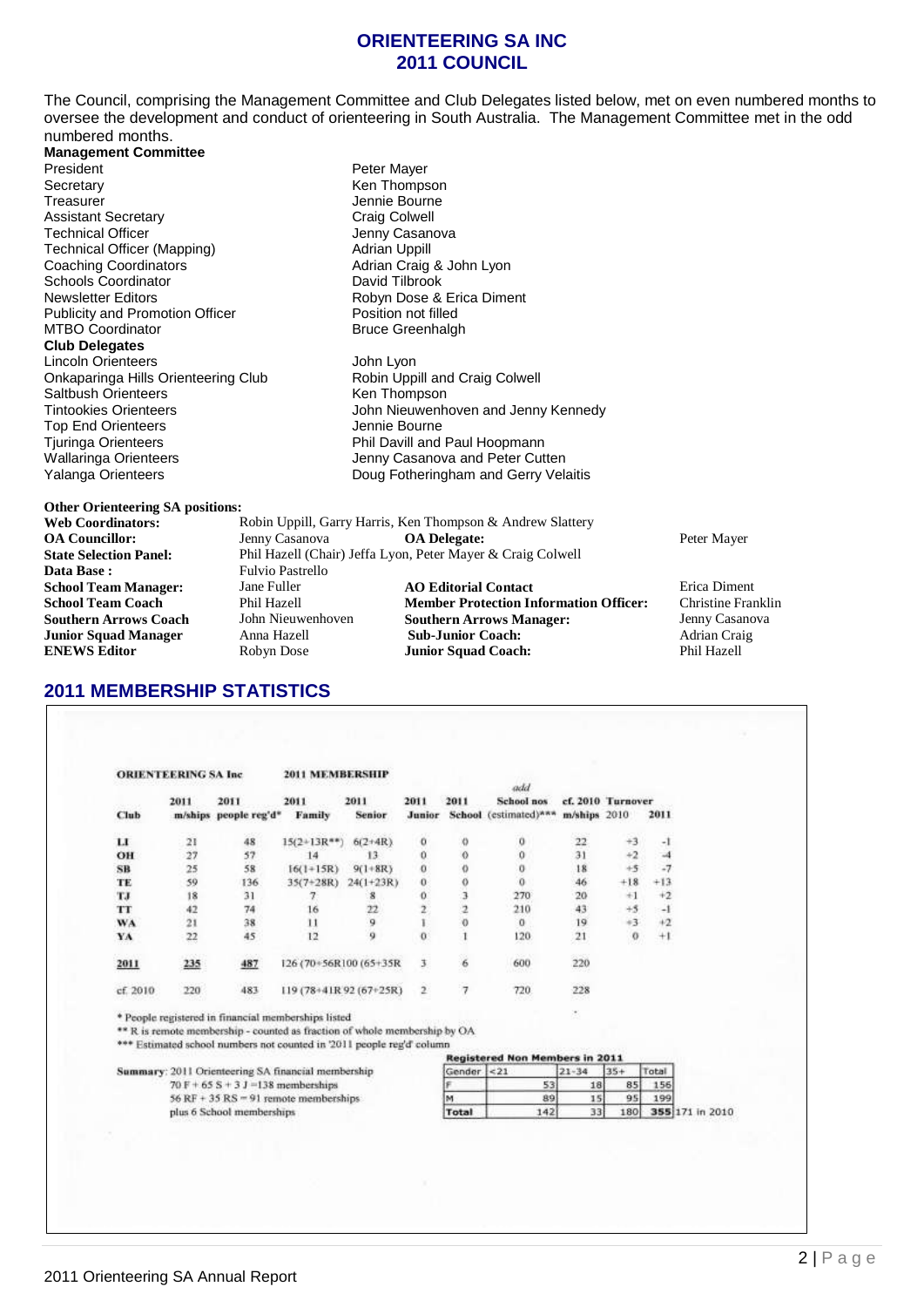# **PRESIDENT'S REPORT 2011**

This has been a year of innovation for Orienteering SA.

We all realise that society is changing at an ever-increasing pace, and organisations that do not adapt will decline rapidly.

The need for physical activity to balance our ever more sedentary lives is growing, but we must compete with a growing range of leisure activities as well as increased study and workloads. Our new programme offers many more urban and semi urban events that are bringing many new people to our sport. We are grateful to the Australian Sports Commission who have granted \$100,000 per year to Orienteering Australia to promote participation in our sport. This year we will be receiving funding from this grant to help launch our junior and newcomer series. The best programme is wasted if people are not aware, so innovation in promotion is as important as the quality of events. Thanks to Ken Thompson and Fulvio Pastrello we now have over two hundred

casual orienteers registered for regular e-News bulletins. Our website is always up to date with the latest results, photos and often humorous commentary.

We embraced technology for event management with electronic timing, on line entries, pre-printed computer drafted courses and the use of GPS logging for mapping.

Our management and coaching team are putting a lot of energy into strengthening our Junior Squads with the formation of the Junior Arrows and Southern Darts. They are the future of our sport and an essential strategy or maintaining the success of our elite Southern Arrows.

Our elite orienteers are all high achievers often moving interstate or overseas to pursue their careers. However it is great to see the pride with which they still represent their home state under the Arrows banner.

**Peter Mayer**, President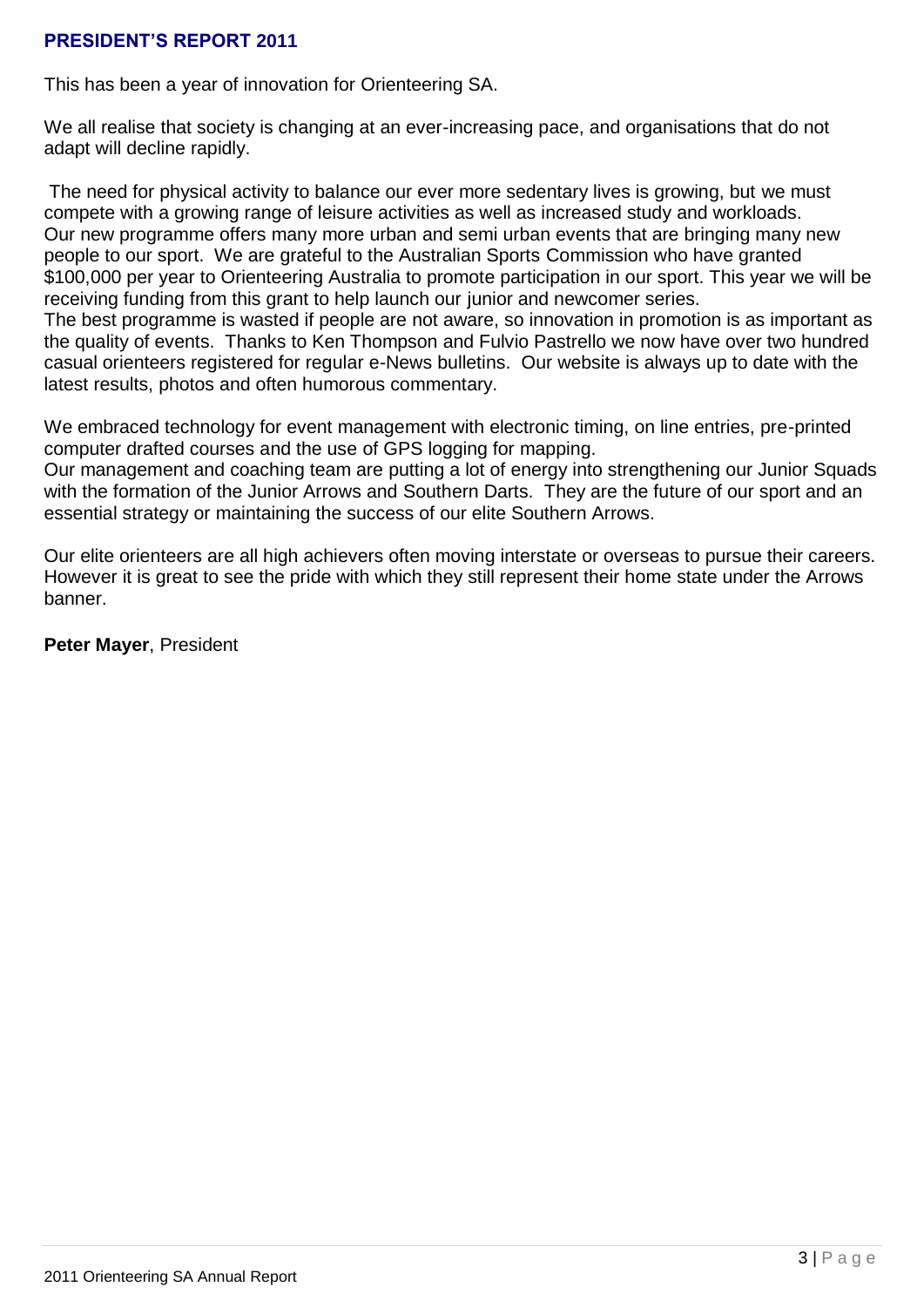#### **ORIENTEERING SA Inc** STATEMENT OF INCOME & EXPENDITURE period 1 January - 31 December 2011

| <b>Last Year</b> |       | <b>INCOME</b>                                           |      | <b>This Year</b> |
|------------------|-------|---------------------------------------------------------|------|------------------|
| 12536            |       | Subscriptions (incl. that for The Australian Orienteer) |      | 10283            |
|                  | 13110 | <b>Event Levies</b>                                     | 4921 |                  |
| 11580            | 1530  | less OA Levies                                          | 1610 | 3310             |
| 4211             |       | <b>Interest Received</b>                                |      | 5778             |
| 718              |       | Advertising                                             |      | 610              |
| $-3000$          |       | <b>SA Volunteers Grant</b>                              |      | 0                |
| 153441           |       | 2010 Foot Carnival                                      |      | 3919             |
| 5413             |       | <b>Sundry Events</b>                                    |      | 1675             |
| 2537             |       | <b>Sundry Sales</b>                                     |      | 1887             |
| 2316             |       | SA Representative Teams: Schools                        |      | 1326             |
| 709              |       | Southern Arrows                                         |      | 1969             |
| 500              |       | OA: NOL payment                                         |      | 800              |
| 411              |       | Australian Taxation Office (GST)                        |      | 2758             |
| 2281             |       | Sundries                                                |      | 745              |
| 21388            |       | GST (collected)                                         |      | 6557             |
| 215041           |       |                                                         |      | 41617            |
|                  |       | <b>EXPENDITURE</b>                                      |      |                  |
| 1750             |       | Programme                                               |      | 1695             |
| 963              |       | S.A. Orienteer Magazine                                 |      | 1454             |
| 3882             |       | The Australian Orienteer Magazine                       |      | 3277             |
| 6807             |       | OA: State Registration (less Conference travel)         |      | 6655             |
| 1834             |       | Public Liability & Professional Indemnity Insurance     |      | 2329             |
| 224              |       | Directors & Officers (2011: incl with P.L. Insurance)   |      | $^{\circ}$       |
| 825              |       | ANSVAR eInsurance: less Club share                      |      | 489              |
| 17               |       | Controller's expenses                                   |      | 695              |
| 4400             |       | Travel Grants to Juniors                                |      | 2730             |
| 1000             |       | <b>Travel Grants to Elites</b>                          |      | 1020             |
| 179              |       | Schools Mapping Fund: SA Schools Champs.                |      | 0                |
| 573              |       | Sue Millard Memorial Junior trophies, tent              |      | 0                |
| 548              |       | AGM & Awards Night (incl. badges & trophies)            |      | 678              |
| 1002             |       | Office Rent & Reception                                 |      | 1542             |
| 902              |       | Postage, stationery, photocopying                       |      | 864              |
| 481              |       | Website                                                 |      | 600              |
| 536              |       | Equipment repairs & mtc.                                |      | 741              |
| 4389             |       | SI system: additional units                             |      | 173              |
| 1754             |       | Consumables: SI cards, plastic bags                     |      | 1300             |
| 552              |       | Southern Arrows                                         |      | 455              |
| 109              |       | Schools Team Trip                                       |      | 731              |
| 130492           |       | 2010 Carnival                                           |      | 495              |
| 60               |       | Subscriptions & Affiliations                            |      | 60               |
| 9893             |       | Australian Taxation Office (GST)                        |      | 77               |
| 420              |       | Sundries                                                |      | 200              |
| 13772            |       | GST (to be claimed)                                     |      | 5233             |
| 187364           |       |                                                         |      | 33493            |
|                  |       |                                                         |      |                  |
| 27677            |       | <b>SURPLUS</b>                                          |      | 8124             |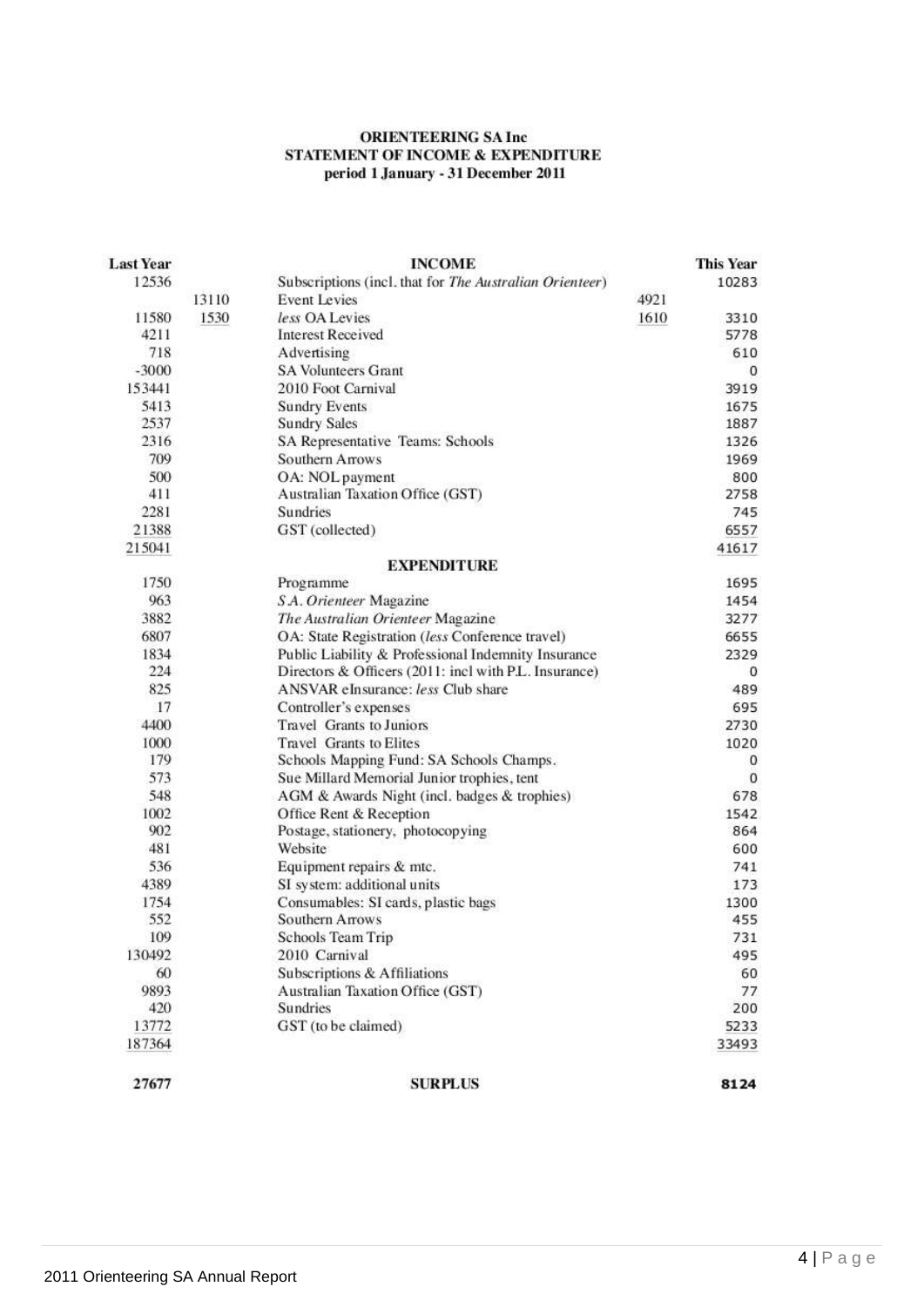#### **ORIENTEERING SAInc BALANCE SHEET** as at 31 DECEMBER 2011

#### **MEMBERS' FUNDS**

**This Year** 

| 98,012    | Balance forward                                 | 125689                 |
|-----------|-------------------------------------------------|------------------------|
| 27,677    | General Funds: Surplus                          | 8124                   |
| \$125,689 | <b>TOTAL</b>                                    | \$133,813              |
|           |                                                 | <b>Charles Comment</b> |
|           | Represented by:                                 |                        |
| 15382     | Cash at bank                                    | 7631                   |
| 85904     | <b>INVEST Account: Express Saver</b>            | 137241                 |
| 35910     | <b>SPECIAL EVENT Account</b>                    | 6                      |
|           |                                                 | -------                |
| 137,196   |                                                 | 144878                 |
|           |                                                 |                        |
|           | less: (2)                                       |                        |
| 11507     | Office for Recreation & Sport Funding Programme | 11065                  |
|           |                                                 |                        |
| \$125,689 |                                                 | \$133,813              |
|           |                                                 |                        |

#### NOTES TO AND FORMING PART OF THE ACCOUNTS for the period ended 31 December 2011

#### STATEMENT OF ACCOUNTING POLICIES

**Last Year** 

These financial statements are a special purpose financial report prepared in order to satisfy the requirements of the Constitution to prepare financial records. The Committee has determined that the Association is not a reporting entity as defined in Statement of Accounting Concepts 1 "Definition of the Reporting Entity" and therefore there is no requirement to apply accounting standards in preparation and presentation of these statements.

The statements are also prepared on a cash basis from the records of the Association. These accounts are based on historical cost and do not take into account changing money values or, except where specifically stated, current valuations of non-current assets.

#### **NOTE (1): SPECIFIC GRANTS**

On the recommendation of the Association various grants (monetary and in kind) have been made directly, or through the Association, to individual orienteers:

| <b>Last Year</b> |                                           | <b>This Year</b> |
|------------------|-------------------------------------------|------------------|
| $\mathbf{0}$     | <b>SASI</b> Talent Scholarships           |                  |
| $\theta$         | <b>SASI High Performance Scholarships</b> |                  |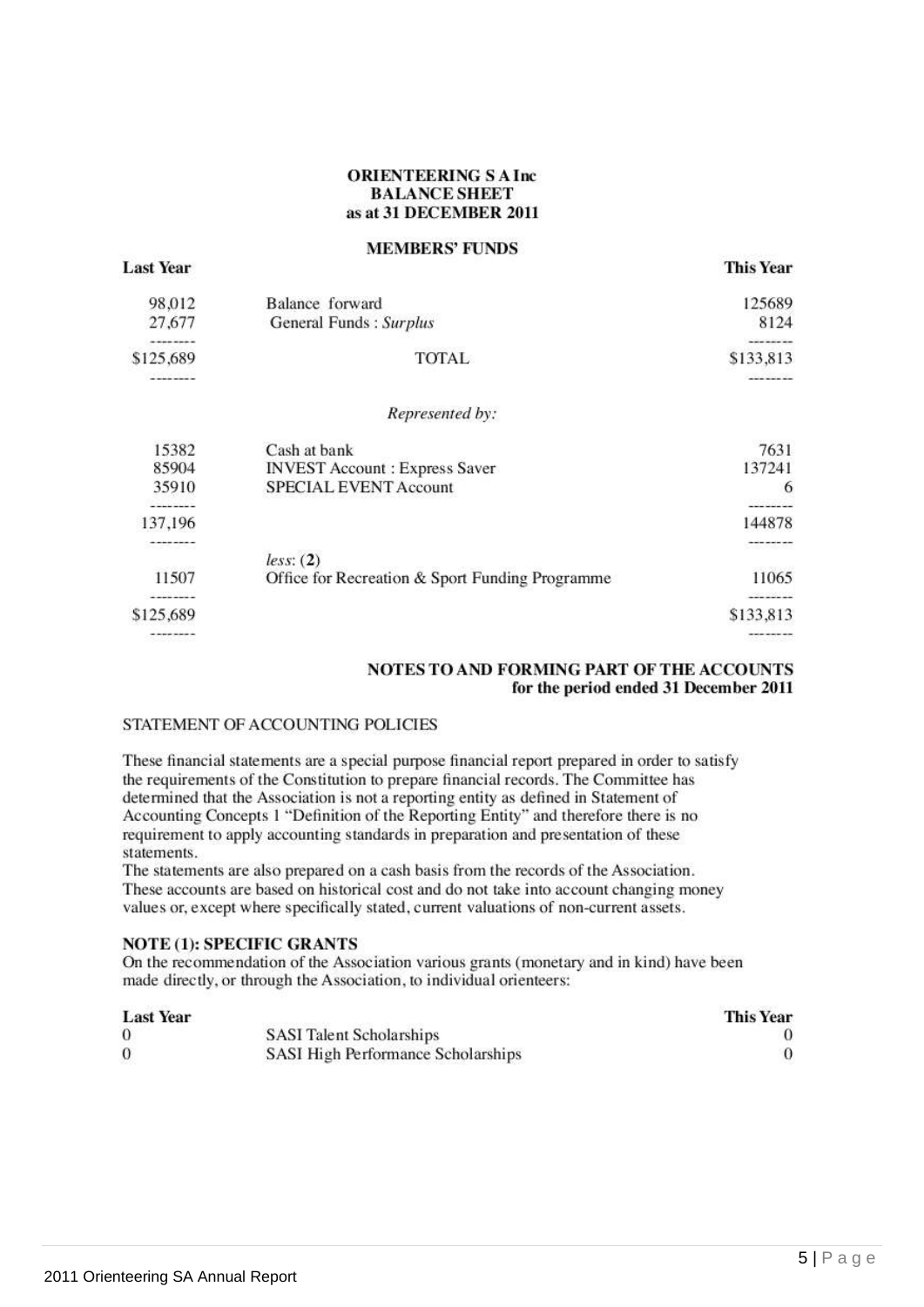#### NOTE (2): Office for Recreation & Sport: MAJOR SPONSOR

Office for Recreation & Sport funding is received subject to conditions that it be spent for specific purposes, and so cannot be treated as funds of Orienteering SA Inc. in its own right. Transactions on this account are therefore shown separate from Orienteering SA Inc. transactions.

#### **ORIENTEERING SA Inc.** OFFICE FOR RECREATION & SPORT FUNDING TRANSACTIONS for the period 1 January to 31 December 2011

| to 30 June 2011   |                                                | Six months<br>to 30 June 2011 |
|-------------------|------------------------------------------------|-------------------------------|
| $\Omega$          | Balance forward                                | 11507                         |
| 20000             | Grants received:<br>Stream 1                   | 0                             |
|                   | Stream 1:                                      |                               |
|                   | TALENTED ATHLETE DEVELOPMENT                   |                               |
| 853               | Talent ID programs                             | 113                           |
| 2520              | Southern Arrows / Juniors camps                | 963                           |
| 580               | I/S & O/S Training & Competition               | 700                           |
| 773<br>4726       | <b>NOL &amp; JNOL Travel</b>                   | 5349<br>3573                  |
|                   | <b>EDUCATION &amp; TRAINING</b>                |                               |
| 0                 | Officials' accreditation: coaches, controllers |                               |
| 0                 | Courses/Workshops                              | 480                           |
|                   | MANAGEMENT IMPROVEMENT                         |                               |
| 0                 | Conference                                     | 1500                          |
| $\mathbf{0}$<br>0 | Strategic planning, policy up-date             | 2140<br>160                   |
|                   | PARTICIPATION PROGRAM ASSISTANCE               |                               |
|                   | Schools:                                       |                               |
| 199               | In-school programs                             | 265                           |
| 198               | Events: warm-up program                        | 508                           |
| 243               | Championships: individual, relay               |                               |
| 570               | Area Mapping                                   | 120                           |
|                   | Novice and development activities:             |                               |
| 618               | Basic skills training                          | 1368                          |
| 371               | Coaching, special programs                     | 396                           |
| 176               | <b>Novice Programs</b>                         | 16                            |
| 195               | Summer Series: event costs                     | 500                           |
| 1066              | Promotional activities                         | 550                           |
| 573<br>4209       | Club Development & Management projects         | 4018<br>295                   |
| 8935              |                                                | 11507                         |

 $\bf{0}$ 

**BALANCE** 

11065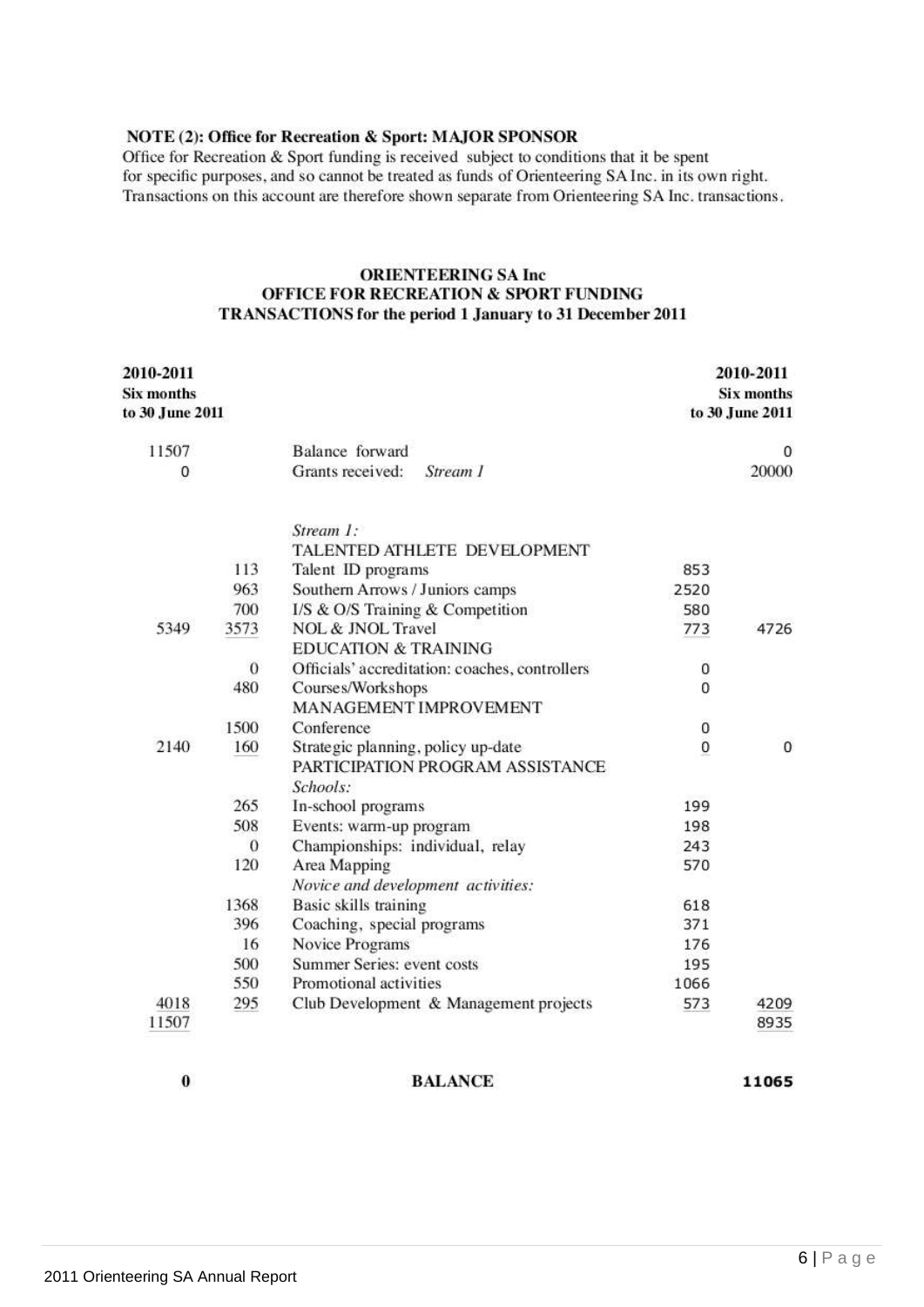#### **BUDGETED RESERVES**

In addition to the Grants already identified in the Balance Sheet, Orienteering SA Inc. budgets to maintain cash reserves for specific future spending purposes (total: \$70756). These allocations are not held in any specific account. Actual cash available for normal yearly expenses amounts to \$63057.

| <b>MAJOR PROJECTS</b>                                    |       |                                       |       |
|----------------------------------------------------------|-------|---------------------------------------|-------|
| Balance as at 01.01.2011                                 | 14292 | 2010 (Sch) Carnival: bal. carpet repl | 342   |
| TT: Rock Oyster map $\odot$                              | 1500  | 2010 Carnival misc. claims            | 153   |
| YA: Tanunda Creek map ©                                  | 2419  | SI system equipment                   | 173   |
| bal. Carnival 2010 proceeds                              | 36115 | <b>Balance as at 31.12.2011</b>       | 53658 |
| <b>MANAGEMENT &amp; DEVELOPMENT</b>                      |       | <b>Balance as at 31.12.2011</b>       | 4209  |
| <b>INTERSTATE REPRESENTATION</b>                         |       |                                       |       |
| Balance as at 01.01.2011                                 | 1442  | School Team officials                 | 731   |
| E07: 2009 Southern Arrows travel                         | 2000  | Balance as at 31.12.2011              | 2711  |
| <b>SCHOOLS' MAPPING FUND</b>                             |       | Balance as at 31.12.2011              | 1905  |
| <b>SAJOS</b>                                             |       | Balance as at 31.12.2011              | 2432  |
| <b>SA REPRESENTATIVE TEAMS</b><br><b>SA Schools Team</b> |       |                                       |       |
| Balance as at 01.01.2011                                 | 52    |                                       |       |
| Travel fund donations                                    | 1306  | Travel fund distribution              | 1100  |
| Misc donations                                           | 20    | <b>Balance as at 31.12.2011</b>       | 278   |
| Southern Arrows                                          |       |                                       |       |
| Balance as at 01.01.2011                                 | 2939  | WOC reps. Travel funding              | 700   |
| 2010 SA Club Relays (TT,Tj,YA)                           | 534   | <b>I/S</b> Social event               | 455   |
| 2011 SA Club Relays                                      | 834   | <b>SA Club Relays</b>                 | 105   |
| Training events & Whyalla Sprint                         | 831   | Whyalla Sprint                        | 125   |
| OA: 2011 NOL distribution                                | 800   | Balance as at 31.12.2011              | 4553  |
| <b>Sue Millard Memorial Fund</b>                         |       | <b>Balance as at 31.12.2011</b>       | 1010  |

#### LISTS OF ASSETS as at 31 December 2011

#### **ACCOUNTS OUTSTANDING** at 31 December 2011

\$4,493

GOODS FOR RESALE: STOCK ON HAND - Maps, signs, cards, etc. 900 Registration/Control cards (held by Treasurer: 13c ea. to Clubs) 500 Control cards, plastic-coated (held by Treasurer: 35c ea. to Clubs) 100 SI Registration cards (held by Treasurer: 12c ea. to Clubs) 20 SPORTident cards (9 SI card 9 @ \$52.50 each; 11 SI card 5 @ \$42.50 each) (held by R. Uppill) 60 Pens-purple map-marking (held by Treasurer) Clothing: 5 hats (held by Treasurer) Maps (held by OHOC Map Curator): Broken Hill various & Nuriootpa Sprint Book: 50 GoldenYears (editors) J.Lyon & J.Williams (\$19.80 or \$25 incl P/H: held by Treasurer)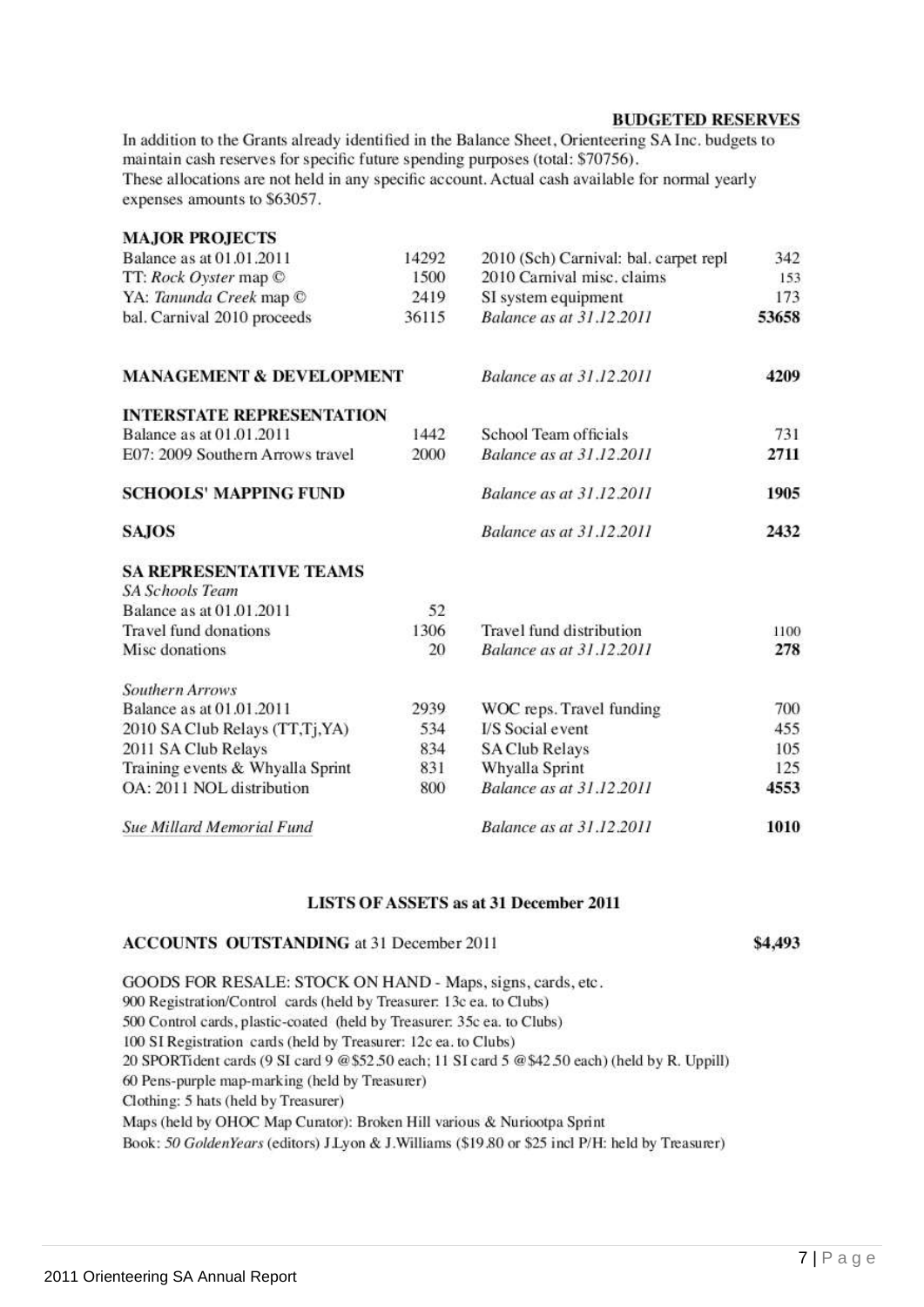#### LIST OF ASSETS as at 31.12.2011 (cont'd)

| <b>EQUIPMENT</b>                                                                      | Year       | C.P.  |
|---------------------------------------------------------------------------------------|------------|-------|
| ACER Travel/Mate 212TX (SPORTident & related equipment: A&R Uppill)                   | 2001       | 2625  |
| MS Office Professional XP                                                             | 2001       | 560   |
| Network card - CNET PCMCIA 10/100 N/C                                                 | 2001       | 95    |
| Wireless Router - D-Link 802.11g/2.4 Ghz                                              | 2007       | 100   |
| HP Deskjet D2460 Printer                                                              | 2008       | 115   |
| MS Optical wheel mouse                                                                | 2001       | 55    |
| Surecom 5 Port N-Way Switch                                                           | 2001       | 115   |
| SODIMM 128 Mb 3.3V*s RAM                                                              | 2001       | 115   |
| Control stations: 107 BSF7 units                                                      | 2002/08    | 20987 |
| Master stations: 3 USB units                                                          | 2002/04    | 450   |
| Therma printer set 2                                                                  | 2002       | 1676  |
| Digital results printer                                                               | 2010       | 590   |
| 5 Carrying belts                                                                      | 2002       | 350   |
| 89 SPORTident cards (for hire)                                                        | 2002       | 2788  |
| Digital Projector ACER X1260 (Secretary)                                              | 2009       | 1099  |
| MIPRO MA707 Portable PA System (6 pcs maintained by Treasurer)                        | 2010       | 1967  |
| HP Laserjet P1005 Printer (Secretary)                                                 | 2008       | 143   |
| CB Radio Hook-up (R.Larsson)                                                          |            |       |
| Clocks: Rego, Start, Finish, custom made by N.Smith (held by TT)                      |            |       |
| Digital clocks (held by R.Larsson)/Blue Clocks (held by YA)                           |            |       |
| 4 Heart Rate Monitors Polar Accurex Plus, & interface (T.Hillyard)                    | 1999/03    | 1325  |
| 2x 320 gb pocket HDD for electronic document storage (Secretary)                      | 2010       | 135   |
| 3 Heat Sealers (SAO Editor, (SAH), A Uppill)                                          | ?/'07/2010 | 230   |
| Controls: Lock-up (Schools Coord 13); Hanging (25 flags + 30 punches (Schools Coord); |            |       |
| 40 + 45 (MTBO Coord); 20 + 15 (Coaching Coord)                                        |            |       |
| Banners: Carnival banners (held by Uppills); old Start/Finish on loan to YA;          |            |       |
| Shade canopy & bag: representative teams (J Fuller)                                   | 2008       | 948   |
| 2 Flags & stands (Park & Street, SA) (held by Uppills)                                | 2004       | 920   |
| Signs:20 various -Toilets, Creche, Buses (held with TT/metro. clubs' equipment)       | 1997       | 289   |
| Coaching program equipment: table, first aid, signs (Coaching Coord)                  | 2006       | 240   |
| 'Welcome to Orienteering' sign (held with Coaching equipment)                         | 2000       | 76    |
| Summer Series equipment (held by A.Uppill/OHOC)                                       | 2004       | 150   |
| Southem Arrows equipment: mini-controls (John Nieuwenhoven)                           | 2011       | 134   |
| 4 Heart Rate Monitors Polar Accurex Plus, & interface (T.Hillyard)                    | 1999/03    | 1325  |
| MTBO equipment: 6 signs, 4/6 map cases for hire, ties, etc. (MTBO Coord)              |            |       |
| Carnival equipment, e.g. stakes, fencing, hessian, water stands (held by TT)          |            |       |
| Badges [Participation: 40, State Team: 24, Orienteering bars: 45] (SAH Office)        |            |       |
| Trophies [25 OY glasses] (SAH Office); 10 Sue Millard individual (Treasurer)          |            |       |
| Trophies: Brian Wale, John Williams, 4x Schools' Relay (SA Schools Champs winners).   |            |       |
|                                                                                       |            |       |

#### FOR INFORMATION

OASA Policies & Guidelines (Tech Coord + each Club/Exec: updates from Secretary) Posters, leaflets, brochures, programs (SAH Office: Secretary), videos (Schools Coord). For further information consult the website: www.sa.orienteering.asn.au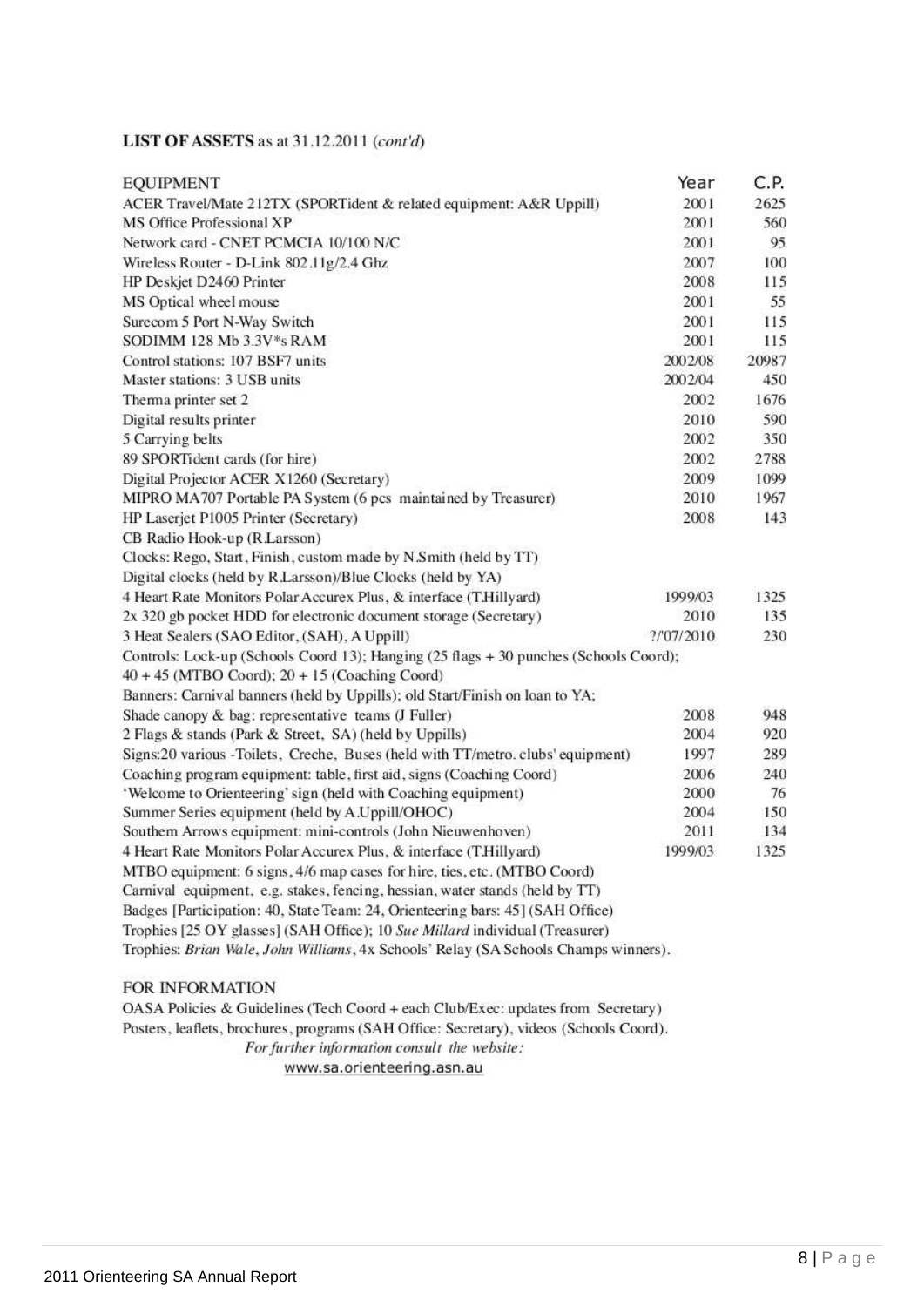# **TECHNICAL REPORT 2011**

During 2011, the position of technical officer was held by Jenny Casanova, with Adrian Uppill as mapping coordinator, and IT support from Robin Uppill.

Thanks to all South Australians who controlled events during 2011 on behalf of Orienteering SA and Orienteering Australia. Orienteering SA is very appreciative of the efforts expended by these people in the pursuit of orienteering excellence. There were some joint controlling occurrences.

#### **Orienteering SA controllers who controlled events in 2011 – thanks**

Mack Creek, Badge Event, April 10<sup>th</sup> Alison & Tony Radford

SA Sprint Championships, Keithcott Farm, May 29<sup>th</sup> Robin Uppill

SA Long Championships, Casuarina Ridge June 12<sup>th</sup> John & Jeffa Lyon

SA Schools' Championships, Shepherds Hill, Aug 8<sup>th</sup> Adrian Uppill

Rock Oyster, Badge Event, Aug 14<sup>th</sup> Jenny Casanova

Club Relays, Wadmore Park, Aug 28<sup>th</sup> Steve Cooper

# SA Middle Distance Championships, Gravel Pit, Sept 4<sup>th</sup> Peter Cutten

Nearly all of Orienteering SA's registered level 2 and 3 controllers have controlled at least one event in the last 2 years, and most of them are also planning and/or otherwise involved in organising events for their clubs throughout the year, so their dedication is much appreciated. Good communication and teamwork between controllers, course planners, organisers and all members of individual task teams contributed to the success of these events. All controllers are reminded that their reports should be submitted to the technical officer, so that future organisers, planners and controllers can learn from past events,a nd that they can seek advice from the technical officer at any time.

No controllers' workshops were organised by Orienteering SA in 2011, however, Robin, Adrian and Jenny chaired a Level 3 Controllers' workshop in Canberra on behalf of Orienteering Australia. If there is enough interest a level 1 workshop will be held in Adelaide late in 2011.

The number of currently accredited Orienteering SA controllers has not changed from 2010 but the ASC database now more accurately reflects these numbers thanks to John Scown, Orienteering Australia's coaching & officiating officer. The details of points required for reaccreditation have been updated as follows: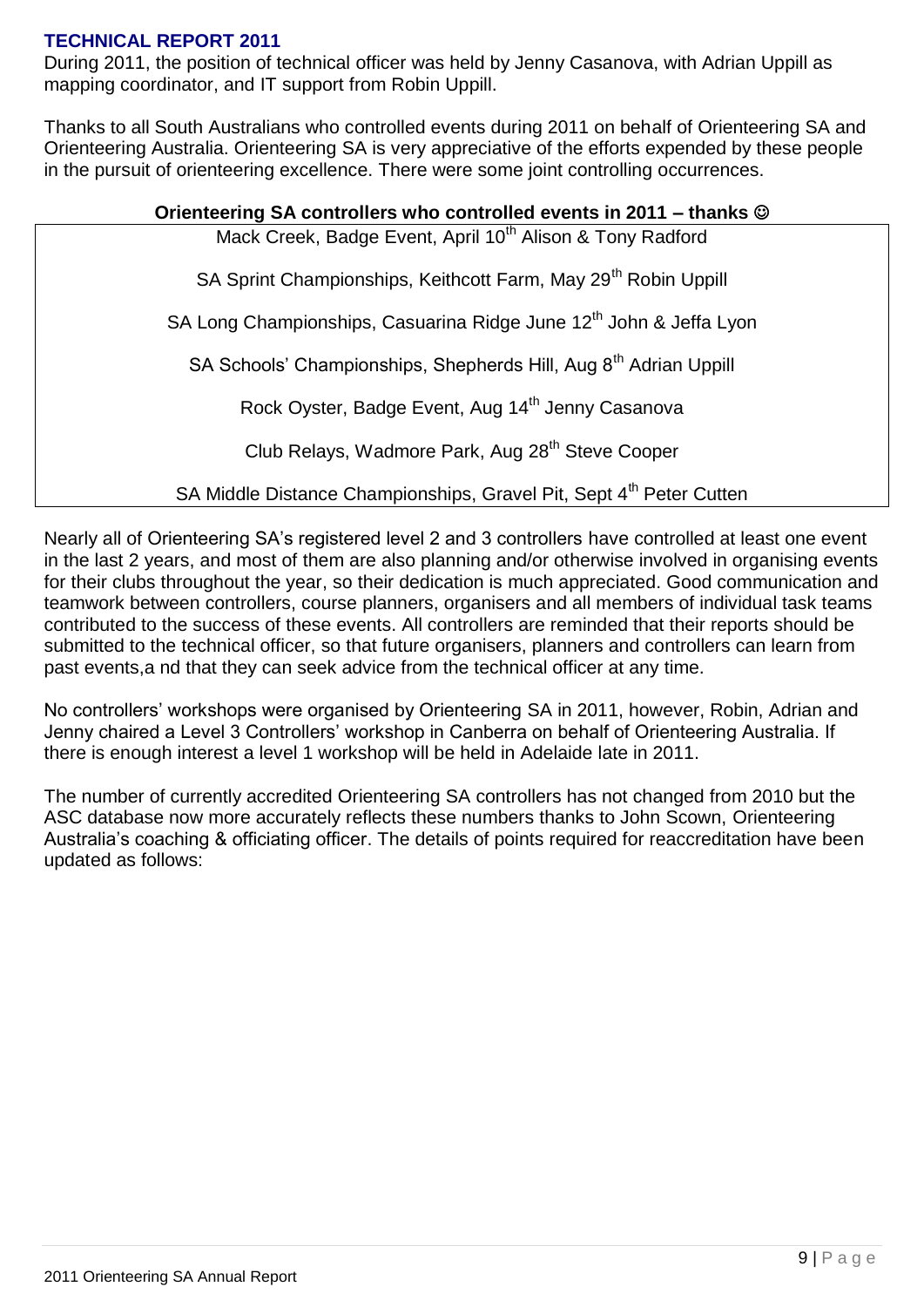|                                  | Number of points towards re-accreditation at:                      |                |                                                  |  |
|----------------------------------|--------------------------------------------------------------------|----------------|--------------------------------------------------|--|
| <b>Task</b>                      | Level 1                                                            | <b>Level 2</b> | Level 3                                          |  |
| Controlling - Group A event      | <b>NA</b>                                                          | <b>NA</b>      | $40*$                                            |  |
| - Group A2 or B                  | <b>NA</b>                                                          | $30*(a)$       | 30                                               |  |
| event                            | $20*$                                                              | 20             |                                                  |  |
| - Group C event                  |                                                                    |                |                                                  |  |
| Course-setting - Group A event   | 25                                                                 | 25             | 25                                               |  |
| Group B event                    | 20                                                                 | 20             | 20                                               |  |
| Group C1event                    | 15                                                                 | 15             |                                                  |  |
| Group C2                         | 10                                                                 |                |                                                  |  |
| event                            |                                                                    |                |                                                  |  |
| Organising - Group A event       | 25                                                                 | 25             | 25                                               |  |
| - Group B event                  | 15                                                                 | 15             | 15                                               |  |
| Group C1/2 event                 | 10                                                                 | 10             | 10                                               |  |
| Group C3 event                   | 5                                                                  |                |                                                  |  |
| Attend controller update session | $20*$                                                              | $20*$          | $20*$                                            |  |
| Attend organiser/course          | 10                                                                 | 10             | 10                                               |  |
| planning course                  |                                                                    |                |                                                  |  |
| Conduct controller workshop      | 20                                                                 | 20             | 20                                               |  |
| Train new controller             | 10                                                                 | 10             | 10                                               |  |
| Other appropriate tasks          | As determined by State<br><b>Association Technical</b><br>Director |                | As determined by OA<br><b>Technical Director</b> |  |
| Total points required            | 60                                                                 | 75             | 100                                              |  |
| Re-accreditation period          | 5 years                                                            | 8 years        | 8 years                                          |  |

\* Mandatory task

(a) May also include a Group A2 event.

Orienteering Australia has now released the 2012 version of the Competition Rules. Changes made in 2011 include amendments to winning times for elite age classes and there is emphasis on the new IOF guidelines for cancellation of an event.

The OrienteeringSA Course Specifications have undergone some minor updates to course/class groupings for the Night Championships and Schools' Championships. Course planners for Orienteer of the Year, Championship and Badge events are reminded to follow these specifications as closely as possible.

**Jenny Casanova** Technical Officer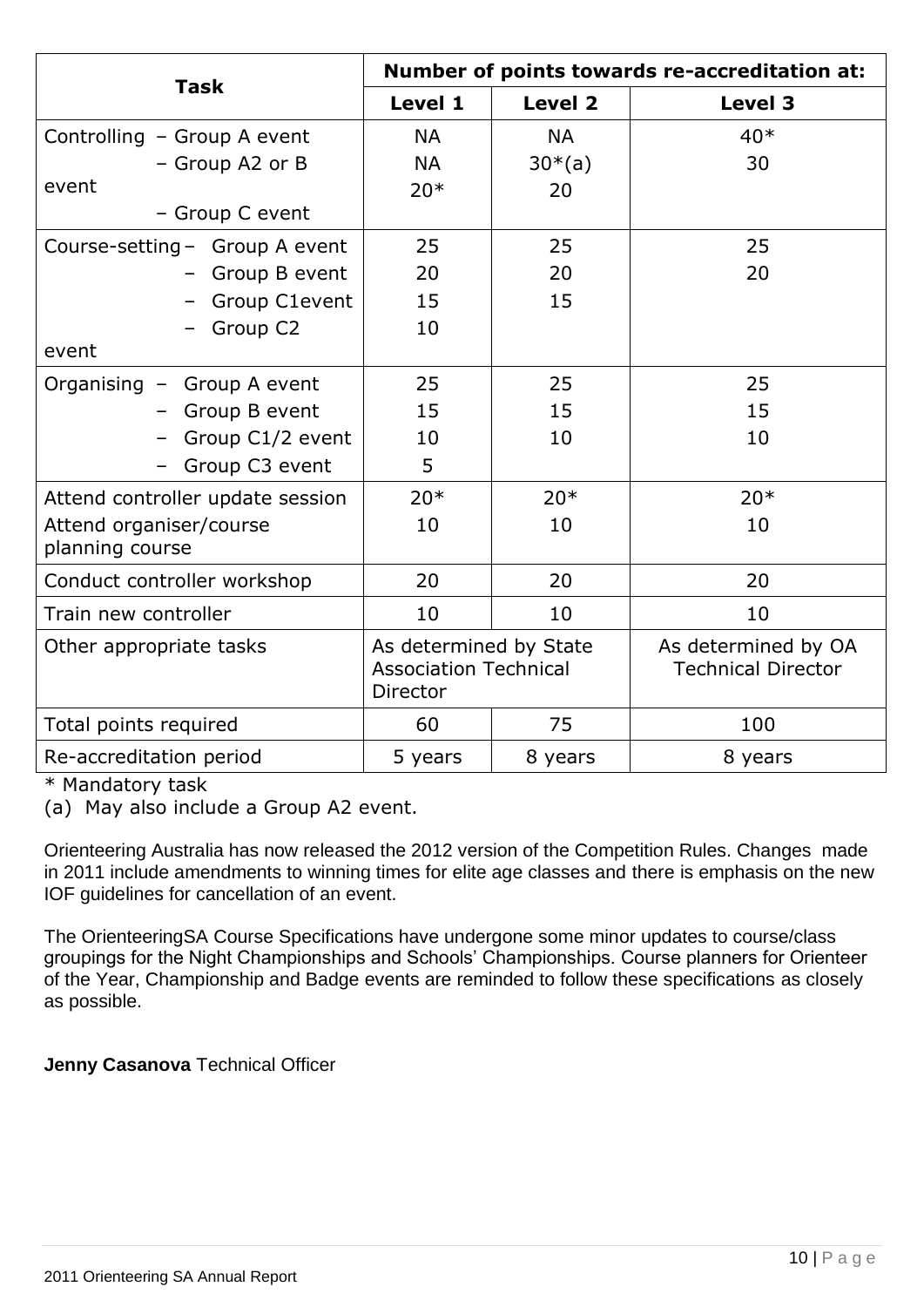# **NEWSLETTER REPORT 2011**

2011 has been a huge learning curve for the editors of the SAO. We have been enormously impressed by the orienteering community's willingness to send us articles and photos for each edition. Many thanks to each one of you.

We look forward to a continued association with the SAO for 2012 if that is approved by the AGM.

#### **Robyn Dose & Erica Diment** Editors

# **COACHING REPORT 2011**

# **Key Coaching Appointments**

During the year the key coaching appointments in Orienteering SA were:

- 1. Joint Coaching Coordinators Adrian Craig and John Lyon.
- 2. Southern Arrows John Nieuwenhoven.
- 3. Junior Squad Phil Hazell.
- 4. Sub-junior Squad Adrian Craig.
- 5. Schools Team Phil Hazell.

In November a system of Deputy Coaches was introduced which allowed the deputies to not only assist the relative squad coaches but also to deputise for them in their absence. The new deputies were:

- 1. Junior Squad Bridget Anderson.
- 2. Sub-junior Squad Erica Diment.

# **Southern Arrows**

Their activities will be detailed under their own report.

# **Junior and Sub-junior Squads**

Name Changes After long consideration the two squads below the Southern Arrows changed their names in November:

- 1. The Junior Squad became the Junior Arrows.
- 2. The Sub-junior Squad became the Southern Darts.

Banners and Polo Shirts Both these squads are investigating squad banners and squad polo shirts.

Junior Squad The Junior Squad's coach was Phil Hazell and Anna Hazell the manager. They conducted training for squad members in preparation for selection in the Schools Team and that training included:

- 1. Saturday training sessions.
- 2. Debriefings after events.
- 3. The Junior Camp the Flinders Ranges in July.

Sub-junior Squad The squad with coach Adrian Craig and assisted by coach Erica Diment trained about once a month after Sunday events and was busy recruiting new members. It also conducted:

- 1. One day Introduction to Orienteering (Easy Courses) training a Wadmore Park in the July and October schools holidays.
- 2. Conducted a weekend Introduction to Orienteering (Moderate Courses) at Mt Crawford and Para Wirra in November.

# **Schools Team**

**.**

The Schools Team coach was again Phil Hazell with Jane Fuller as the manager. The Team trained before the National Championships and some members achieved credible results. Again there were shortages of girls in the team.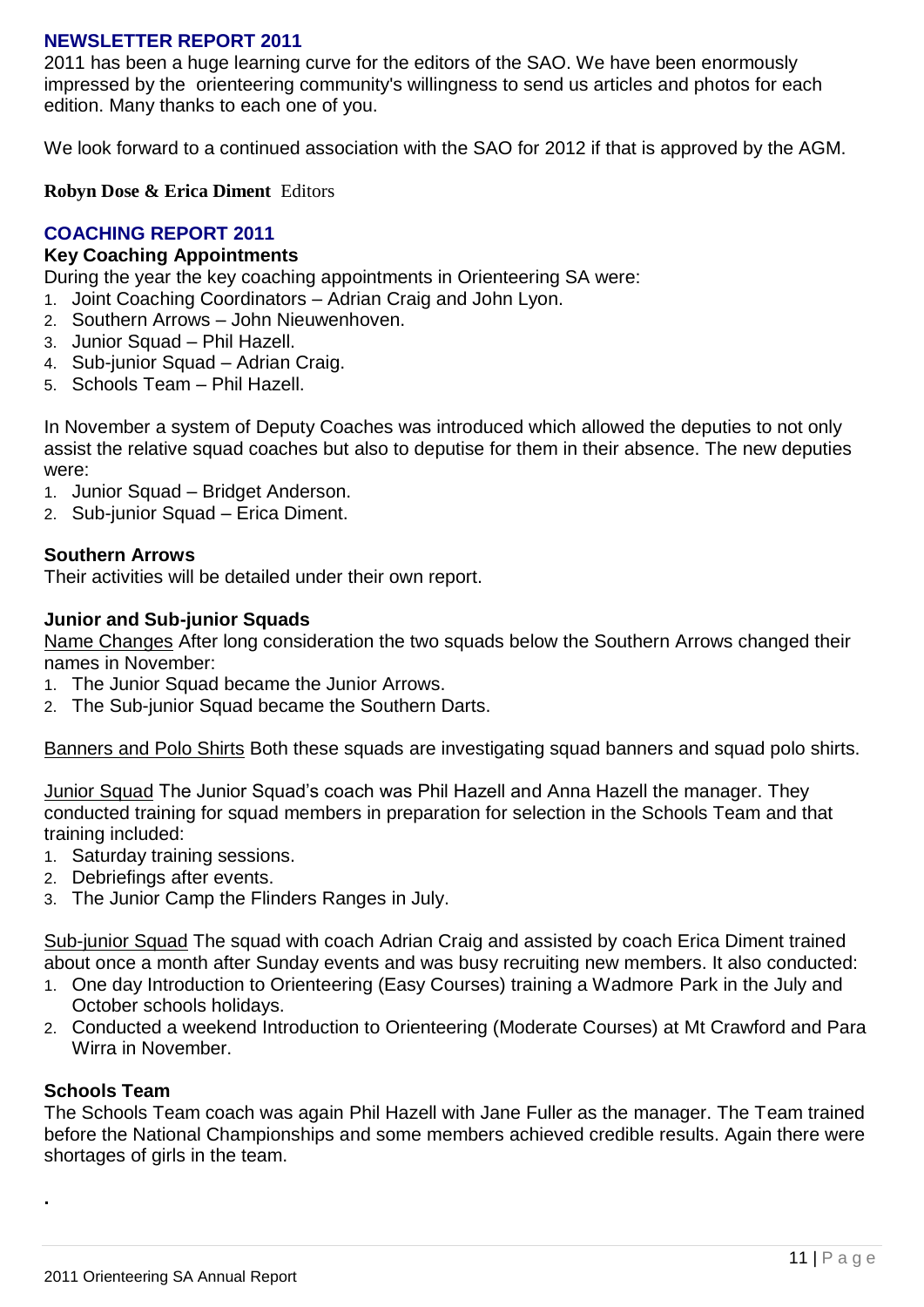# **Coaching and Training Days**

- 1. Women's Coaching Day The annual Women's Coaching day was held in June with Erica Diment having the role of its coordination.
- 2. Training Days Orienteering SA Training Days were held in February (two), Jun e and September.
- 3. Midweek Training Half Days These continued on a basis of about every four weeks February to December.

# **Duty Coach System**

The Duty Coach System continued to operate at Sunday events but not as often as it should have been.

# **Illness of John Williams**

In May we discovered that our very long term coach John Williams was very ill. This has had a dampening effect on coaches' morale as John was always such an enthusiastic coach and always willing to assist other orienteers.

# **New Coaches in the Year**

Both Phil Hazell and Bridget Anderson gained their Level 1 accreditation during the year. Well done.

# **Coach Numbers**

During the year a number of coaches retired from coaching. We currently have a small number of potential coaches in training but they will not make up the numbers we have lost. Some clubs have no coaches at all.

We ask that any orienteers who wish to assist Orienteering SA, their own clubs and other orienteers to apply to become a coach. The procedures are very simple and the time in training is relatively short.

# **Thank You**

The Joint Coaching Coordinators would like to thank all the coaches in Orienteering SA who assisted in coaching in SA and the NT during the year.

# **Adrian Craig & John Lyon** Coaching Coordinators

# **SCHOOLS REPORT 2011**

In my reports to Council and recent annual reports I have noted the difficulty of getting school groups to the Mid-Week Training Events. The reasons for this include the crowded curriculum, and priority given to core academic areas, and also the practical one of the cost to hire buses. Those competitors who are involved in orienteering at weekends with their parents or at least with access to these events dominate the Schools Championships and some others plainly find the navigation hard! It is therefore with a great deal of satisfaction that Orienteering SA. Council endorsed my recommendation that from 2012 Courses for the respective age groups will be made easier, and the mapped areas used less navigationally challenging. SPORT Ident cards will be used for the first time which will enable pairs events to be reincluded after an absence of many years (but not as a Championship Event).

The 2011 Schools Championships were run by Wallaringa at Shepherd's Hill Reserve and in the usual way were supported by many of the Orienteering Community from other Clubs. Jeffa Lyon again did all the key work with the Relays despite my best intentions to assist. A very successful day at Bonython Park, despite various site works and a contractor delivering a BBQ which was the common last control site only a short time before the event commenced!

Our extremely hard working Secretary, Ken Thompson has compiled a computer data base towards the end of 2011 which will assist communication to schools in the future.

Our thanks to John and Jeffa Lyon, Adrian Craig and John Such who ran the School Warm Up Programme. Adrian together with Peter Mayer also assisted me to provide the annual ACHPER Sports Expos at Park 25 in November.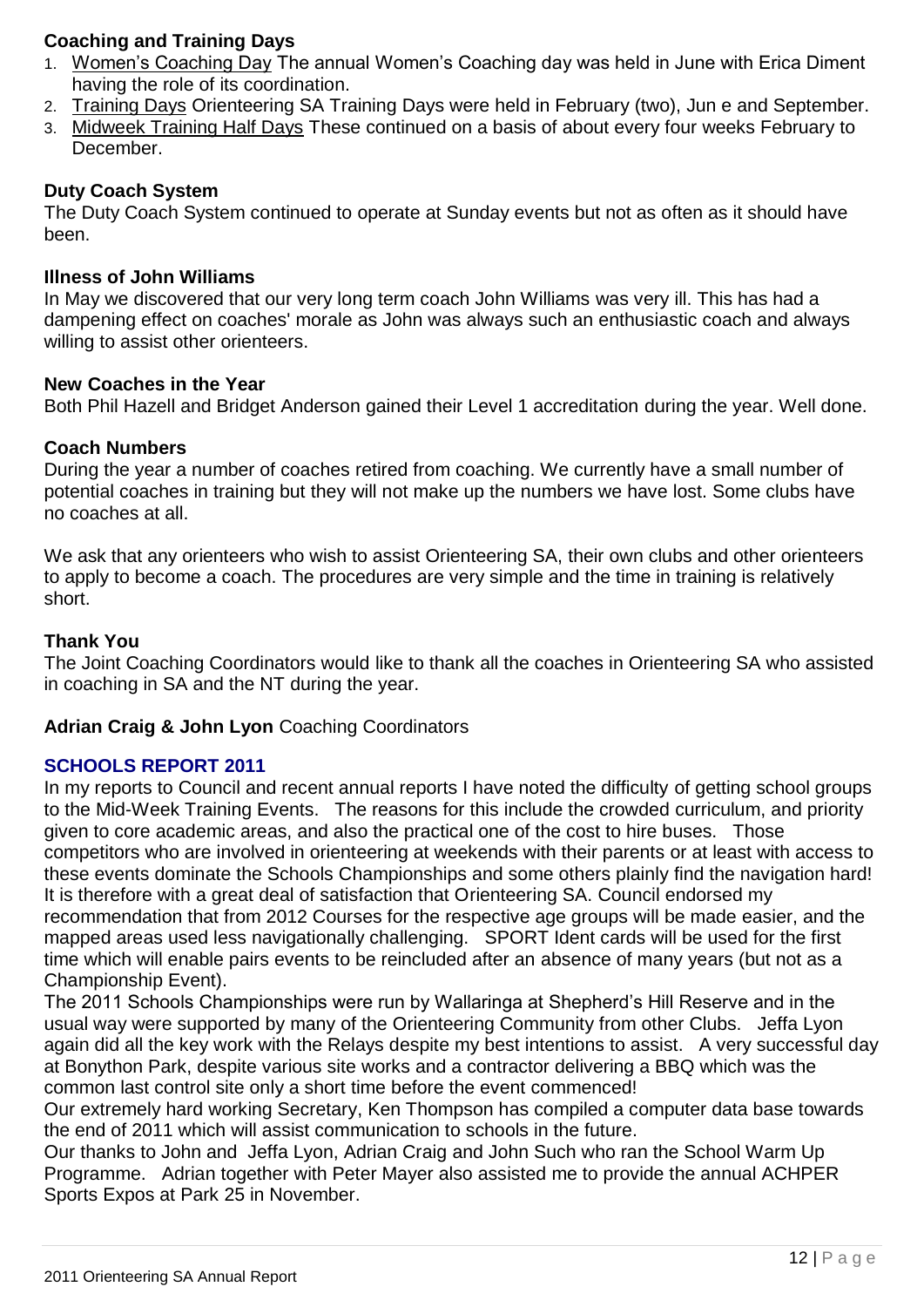Finally thanks to the School Sport Unit, SSSSA and SAPSASA, for again generously providing the gold, silver and bronze medallions which are presented to the placegetters in the A classes of the Schools Championships and which are so keenly sort by the competitors.

**David Tilbrook**, Schools Coordinator

# **SOUTHERN ARROWS REPORT 2011**





2011 was a productive year for the Southern Arrows, despite their numbers being thin on the ground. Throughout the year Jenny Casanova managed the squad with assistance from Simon Uppill, Tyson Hillyard, John Nieuwenhoven, Fern Tomas and Bridget Anderson (Queensland Cyclones member). Logistical organisation of specific weekends was delegated to individuals, which worked well.

The Southern Arrows were  $3<sup>rd</sup>$  in the women's and  $4<sup>th</sup>$  in the men's senior divisions of the Silva National Orienteering League at the end of the 2011 season. Individual Silva NOL standings included: Simon Uppill 1<sup>st</sup> and Lachlan Hallett  $8<sup>th</sup>$  in the senior men's competition, and in the senior women's competition, Vanessa Round was 1<sup>st</sup> and Susanne Casanova was 6<sup>th</sup>.

A number of members struggled with injury throughout the year and were not able to attend many of the races, however, they still contributed to running of Arrows events and to the morale of the team. Unfortunately there were no junior women and we rarely fielded a full junior men's team at races.

Southern Arrows competitors who ran at least one race at each of the NOL series throughout 2011 (hopefully I haven't missed anyone) were:

**SILVA NOL series, ACT, March 12th/13th**: Susanne & Jenny Casanova, Lachlan Hallett, Simon Uppill, Reuben Smith, Vanessa Round, Fern Tomas, Tyson Hillyard, John Nieuwenhoven, Rory McComb, Bryn McComb

**Australian 3-Days and subsequent SILVA NOL races, Western Australia, April 22nd-May 1st:** Susanne Casanova, Simon Uppill, Lachlan Hallett, John Nieuwenhoven, Reuben Smith, Vanessa Round, Jenny Casanova, Ben Rattray, Riordan Dose, Rory McComb, bryn McComb, Luke Hazell, Tyson Hillyard.

**WOC trials, Tasmania, May 21st/22nd**: Susanne Casanova, Simon Uppill, Reuben Smith, Vanessa Round, Jenny Casanova, Ben Rattray.

**Oceania/Australian Championships Carnival, Victoria/ACT, Oct 1<sup>st</sup>-9th: Susanne Casanova,** Vanessa Round, Jenny Casanova, Lauren Gillis, Fern Tomas, Simon Uppill, Ben Rattray, Kerrin Rattray, Lachlan Hallett, Tyson Hillyard, Riordan Dose, Bryn McComb.

A number of South Australians competed in the BendiGo ToDay races in February, which doubled as an Arrows training camp. On April 3rd the Arrows hosted a training day at Pewsey Vale to which 47 orienteers came in order to practise hard navigation prior to the Easter races. This was well received but will not be repeated in 2012 because of Arrows' commitments to the Snap Sprint Series.

The June long weekend Monday's event at Whyalla Foreshore was hosted by the Arrows on a blustery day, with Sport Ident timing and a bonus micro-sprint course on offer. 77 people entered one of the 3 street courses and 20 were subsequently enticed to pay an extra \$2 for the sprint!

Approximately 50 teams competed in the club relays at Wadmore Park on August  $28<sup>th</sup>$  in fine conditions, racing around John's and Luke's courses which were overseen by Steve Cooper as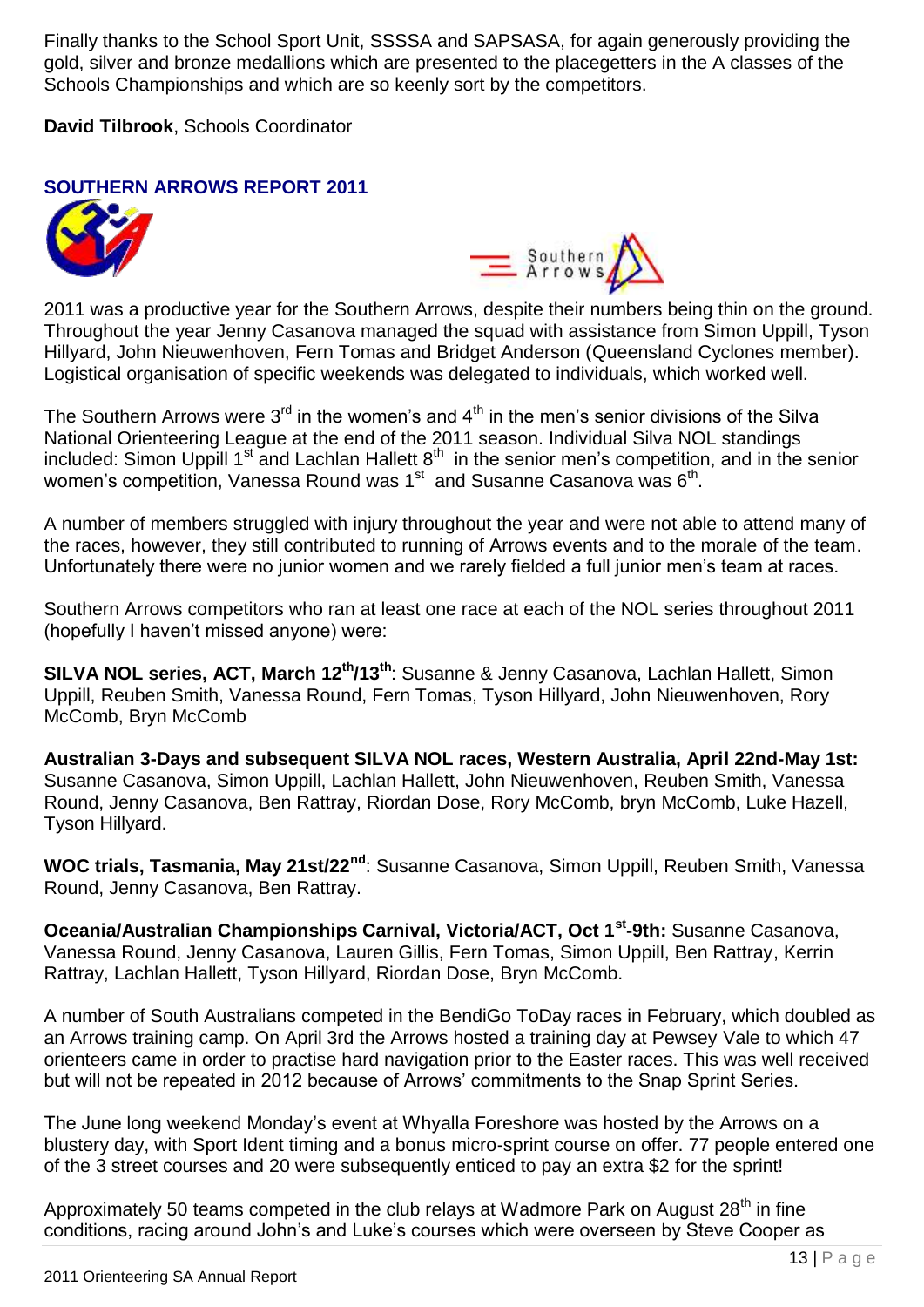controller. The winning relay club was Wallaringa, with over 60% of club members participating. Tyson coordinated the running of the relays and Fern was event secretary. Computing assistance from Andrew Mogridge and Thom Diment was much appreciated. Prizes were provided by Paddy Pallin and printing sponsored by Snap Hilton. Thanks to Tintookies and Yalanga for use of the map and and to Wallaringa for loaning their equipment again! Copyright fees and OrienteeringSA levies were waived, for all of which we are grateful.

Proceeds from this event went to the Arrows who represented Australia internationally in 2011: Simon Uppill and Vanessa Round at WOC in France; Bridget Anderson and Simon Uppill at a Bushrangers series in New Zealand.

Arrows members have been attending fun runs and trail runs to promote orienteering wherever possible, however many significant trail runs now clash with orienteering races. Simon Uppill won the Black Hill Challenge on a new longer tougher course, and a number of Southern Arrows ran the City-Bay fun run.

The Arrows are very grateful to Orienteering SA for the travel subsidy of approximately \$2000 in 2011, and to Orienteering Australia for a lesser amount. Bridget Anderson's calendar of South Australian events and orienteers is is a new fundraising initiative which has been well received, as is the Snap Sprint Series, sponsored by Snap Printing Hilton.

Tyson Hillyard has resumed the mantle of manager in 2012. The focus of all our fundraising efforts during this year will be to support Arrows members to attend the World Cup race series in New Zealand in 2013.

#### **Jenny Casanova**

Manager, Southern Arrows

# **MOUNTAIN BIKE ORIENTEERING REPORT 2011**

Below is a rundown on the MTBO events run in 2011 (as accurate as I could get it). The total number of competitors was 234\*, which is an uninspiring figure. Worse, an event (the Long Distance MTBO Team Challenge) was cancelled due to lack of entries. The problem of low entries has been discussed at length by all concerned without deciding on a means of remedying the problem. We continue to run events and hope...

But while it is easy to be gloomy about the sport the events that were run were enjoyed by the participants, a number of whom were new to the sport.

To all those who competed goes a big thank you and an even bigger thank you to those who helped run and organise events.

2011 MTBOs

27/2/11 - 38 competitors, 15 members, 11 females

14/5/11 - 25 competitors, 9 members, 6 females

18/6/11 - 47 competitors, ? members, 12 females - Rogaine

3/7/11 - 30 competitors, 12 members, 8 females

7/8/11 - 36 competitors, ? members, 6 females - combined foot and MTBO. MTBO numbers only.

23/10/11 - 30 competitors, 11 members, 7 females

13/11/11 - 28 competitors, 20 members, 8 females

# **Bruce Greenhalgh**

MTBO Coordinator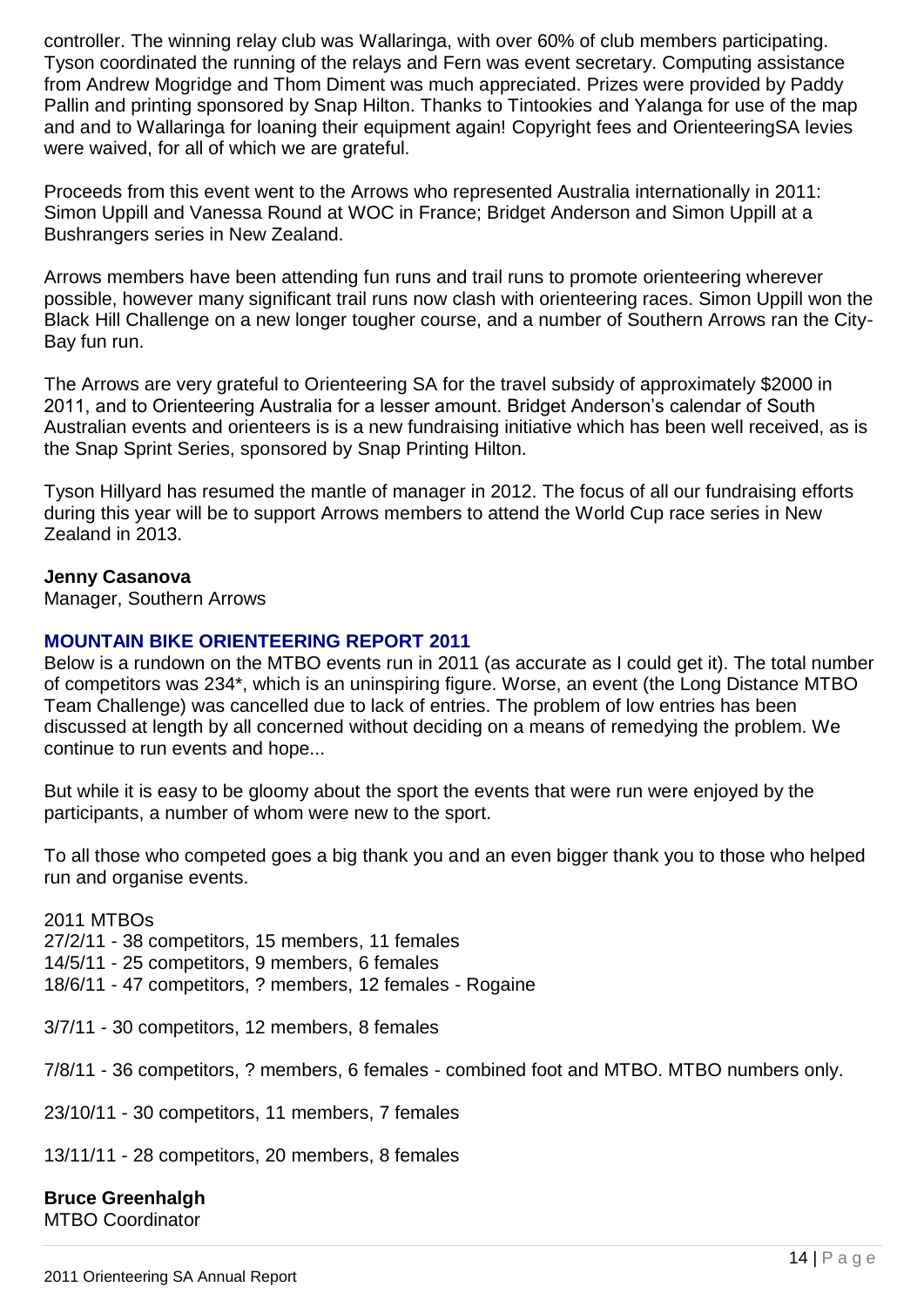# **SOUTH AUSTRALIAN AWARDS**

#### **John Hall Memorial service Award**

The 2011 John Hall Memorial Service Award for services to orienteering in South Australia was awarded to Jenny Casanova

#### **Orienteer of the Year**

Awarded on the basis of a person's 6 best performances in designated OY events throughout the year, for orienteers aged over 14 years. Our thanks to Michelle Chamalaun for calculating the results.

| Aiden Sullivan        | <b>W16A</b>                                                                                                                    | <b>Melanie Fuller</b>         |
|-----------------------|--------------------------------------------------------------------------------------------------------------------------------|-------------------------------|
| <b>Riordan Dose</b>   | <b>W20A</b>                                                                                                                    |                               |
| <b>Tyson Hillyard</b> | W21A                                                                                                                           | <b>Bridget Anderson</b>       |
|                       |                                                                                                                                | <b>W21AS Shannon Nicolson</b> |
|                       |                                                                                                                                | W21B Jane Fuller              |
| Ruhi Afnan            | <b>W35A</b>                                                                                                                    |                               |
|                       |                                                                                                                                | W45A Robin Uppill             |
|                       |                                                                                                                                | W45AS Robyn Dose              |
| <b>Adrian Uppill</b>  | W55A                                                                                                                           | <b>Rosalie Bennett</b>        |
|                       |                                                                                                                                | W65A Jennie Bourne            |
| George Reeves         | W75A                                                                                                                           | Jeffa Lyon                    |
|                       | M20A<br>M21AS John Nieuwenhoven<br>M21B Andrew Kennedy<br>M35A<br>M45A Steve Cooper<br>M45AS Trevor Diment<br>M65A Frank Tomas |                               |

#### **Sue Millard Perpetual Trophy**

This award is presented to the juniors judged by selectors to have shown the greatest improvement: Junior Female: Sally Young Junior Male: William Kennedy

#### **Junior Participation Badges**

The following juniors aged up to 14 years were awarded Participation Badges :

Dante Afnan, Remi Afnan, Oscar Bertei, Jasmine Bevelander, Olivia Bevelander, Sophie Bevelander, Nic Congedi, Conner Dickie, Georgia Dickie, MacKenzie Dickie, Brigitte Hepburn, Alec Hoffman, Ben Hoffman, Isabelle Luders, Zali Munday, Jack Paynter, Dean Patrello, Zoe Patrello, Ethan Penck, Nick Spaulding.

Highly commended: Nicholas Tremblay

#### **SASI Scholarships**

These scholarships were funded by the South Australian Sports Institute (SASI) **Talented Athlete Award:** 2010/2011 none awarded

| <b>Talented Athlete Award:</b> 2010/2011 none awarded                          |
|--------------------------------------------------------------------------------|
| 2011/2012 none awarded                                                         |
| 2010/2011 none awarded                                                         |
| 2011/2012 none awarded                                                         |
| Please note: There were no applications. Please consider applying if eligible. |
|                                                                                |

#### **State Selectors**

Chair: Phil Hazell Selectors: Peter Mayer, Jeffa Lyon & Craig Colwell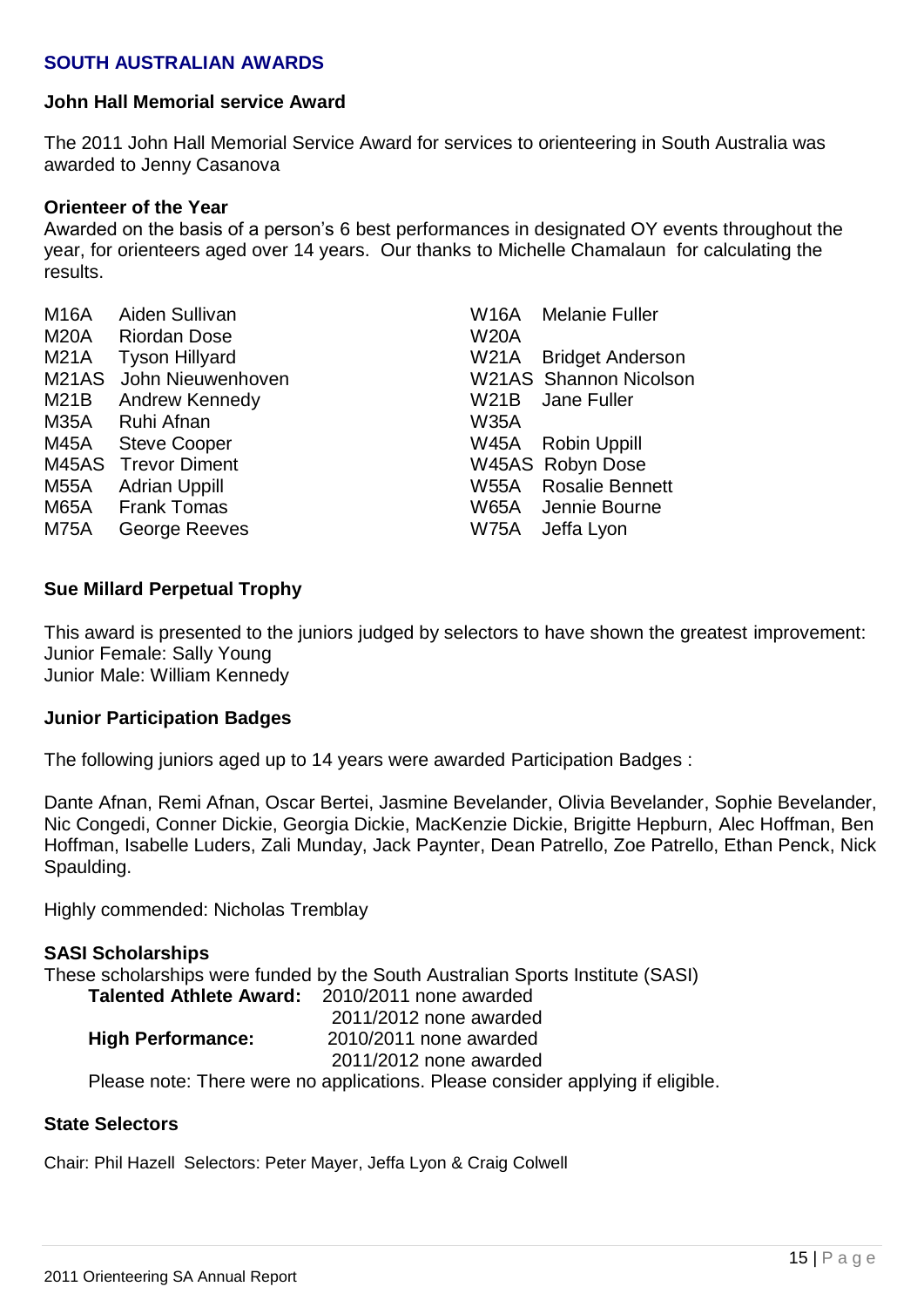# **SA INTERNATIONAL REPRESENTATION & NATIONAL AWARDS**

# **Australian Team for Junior World Orienteering Championships in Poland**

No Orienteering SA orienteers were selected for the squad.

#### **Australian Team for Australia New Zealand Challenge**

Congratulations to the following Orienteering SA orienteers who represented Australia: John Lyon M70A, Adrian Uppill M60A, Simon Uppill M21E, Paul Hoopmann M60A, Robin Uppill W50A, Vanessa Round W21E.

#### **Bushrangers Races: Sept**

Congratulations to Simon Uppill and Susanne Casanova who were included in the Australian Team.

# **Australian Team for World Orienteering Championships in France (Aug)**

Congratulations to Vanessa Round and Simon Uppill who were selected to be in the Australian Orienteering Team.

# **Australian Team for World MTBO Championships in Italy**

Although no South Australians were selected for the team congratulations to Kay Haarsma who was again appointed as coach.

# **Participation in World Masters Games in Hungary**

Congratulations to Susanne Casanova who received a silver medal in the W35A Long Distance Final. She also came a very credible  $5<sup>th</sup>$  in the Sprint. Jenny Casanova also did well as part of the Australian contingent coming  $12<sup>th</sup>$  in the sprint and  $9<sup>th</sup>$  in the Long Distance Final.

# **David Hogg Award for Event Management**

Congratulation to Peter Cutten who received this award for 2011

# **Silva Coach of the Year**

Congratulations to Susanne Casanova who received this award for 2011

# **SA ORIENTEERS RESULTS**

#### *South Australian Long Distance Championships: Casuarina Ridge*

| W <sub>10</sub><br><b>W12A</b> | Sarah Lim          | M <sub>10</sub><br>M12A | Dante Afnan            |
|--------------------------------|--------------------|-------------------------|------------------------|
| W12B                           | Georgia Dickie     | M12B                    | Andrew Lim             |
| W14A                           |                    | M14A                    | Riley van de Loo       |
| W14B                           |                    | M <sub>14</sub> B       | Daniel Lim             |
| W16A                           | Sally Young        | M16A                    | <b>William Kennedy</b> |
| W16B                           |                    | M <sub>16</sub> B       |                        |
| W17-20A                        |                    | M17-20A                 | Luke Hazell            |
| <b>W21A</b>                    | Susann Casanova    | M21A                    |                        |
| <b>W21AS</b>                   |                    | <b>M21AS</b>            | Jason Nicolson         |
| <b>WOpenB</b>                  | Michelle Sinclair  | <b>MOpenB</b>           | <b>Miriam Uppill</b>   |
| <b>W35A</b>                    |                    | <b>M35A</b>             | <b>Stephen Dose</b>    |
| <b>W45A</b>                    | Robin Uppill       | M45A                    | Phil Hazell            |
| <b>W45AS</b>                   | Robyn Dose         | M45AS                   | <b>Trevor Diment</b>   |
| <b>W55A</b>                    | Alison Radford     | <b>M55A</b>             | Tim Ashman             |
| $W55+AS$                       | Sue Merchant       | M55+AS                  | Colin Dodd             |
| <b>W65A</b>                    | <b>Helen Smith</b> | <b>M65A</b>             | <b>Robert Smith</b>    |
| <b>W75A</b>                    |                    | <b>M75A</b>             | Murray Young           |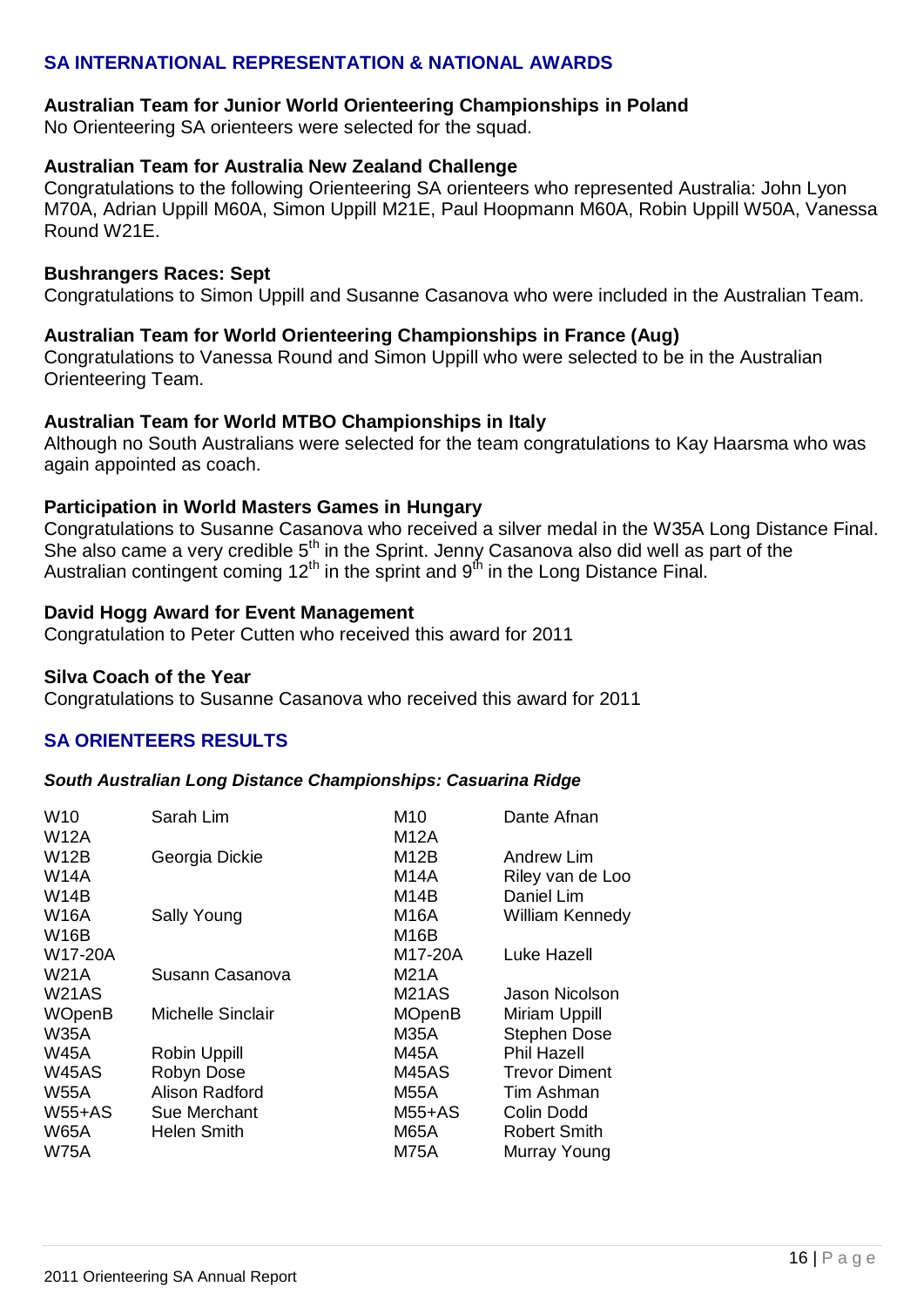#### *South Australian Middle Distance Championships: Barossa Range*

| W <sub>10</sub><br><b>W12A</b><br><b>W12B</b><br><b>W14A</b><br><b>W14B</b> | <b>Harriet Cooling</b><br>Jasmine Bevelander   | M <sub>10</sub><br><b>M12A</b><br>M12B<br>M14A<br>M <sub>14</sub> B | <b>Ethan Penck</b><br>Dante Afnan                              |
|-----------------------------------------------------------------------------|------------------------------------------------|---------------------------------------------------------------------|----------------------------------------------------------------|
| <b>W16A</b><br><b>W16B</b>                                                  | Olivia Sprod                                   | M16A<br>M <sub>16</sub> B                                           | Aiden Sullivan                                                 |
| W17-20A                                                                     |                                                | M17-20A                                                             | <b>Rordan Dose</b>                                             |
| <b>W21A</b><br><b>WOpenB</b>                                                | <b>Bridget Anderson</b><br>Sue Merchant        | <b>M21A</b><br><b>MOpenB</b>                                        | Simon Uppill                                                   |
| <b>W35A</b>                                                                 | <b>Robin Uppill</b>                            | <b>M35A</b>                                                         | Ruhi Afnan                                                     |
| <b>W45A</b>                                                                 | <b>Allison Whittaker</b>                       | <b>M45A</b>                                                         | <b>Steve Cooper</b>                                            |
| <b>W55A</b><br><b>W65A</b><br><b>W75A</b>                                   | Zita Sankauskas<br>Jennie Bourne<br>Jeffa Lyon | <b>M55A</b><br><b>M65A</b><br><b>M75A</b>                           | <b>Adrian Uppill</b><br>Doug McMurray<br><b>Bill Catchpole</b> |

#### *South Australian Sprint Championships: Keithcot Farm*

| W <sub>10</sub> |                         | M <sub>10</sub> |                     |
|-----------------|-------------------------|-----------------|---------------------|
| <b>W12A</b>     |                         | <b>M12A</b>     | Dante Afnan         |
| <b>W14A</b>     |                         | <b>M14A</b>     |                     |
| <b>W16A</b>     | Mel Fuller              | M16A            | Aiden Sullivan      |
| W17-20A         |                         | M17-20A         | <b>Riordan Dose</b> |
| <b>W21A</b>     | <b>Bridget Anderson</b> | M21A            |                     |
| <b>W35A</b>     |                         | <b>M35A</b>     |                     |
| <b>W45A</b>     | Teri McComb             | M45A            | <b>Steve Cooper</b> |
| <b>W55A</b>     | Alison Radford          | <b>M55A</b>     | Paul Hoopmann       |
| <b>W65A</b>     | Jennie Bourne           | <b>M65A</b>     | Peter Kreminski     |
|                 |                         |                 |                     |

#### *South Australian Night Championships: Rocky Paddock*

|                          | M <sub>10</sub>    | Dan & Mitch Morcom    |
|--------------------------|--------------------|-----------------------|
|                          | <b>M12A</b>        | Dean Bevelander       |
|                          | <b>M14A</b>        |                       |
|                          | M16A               | Aiden Sullivan        |
|                          | M17-20A            | <b>Bryn McComb</b>    |
| <b>Bridget Anderson</b>  | M21A               | <b>Tyson Hillyard</b> |
|                          | M <sub>21</sub> AS | Simon Uppill          |
| <b>Cheryl Bevelander</b> | <b>M35A</b>        | Afnan Ruhi            |
|                          | M45AS              | <b>Trevor Diment</b>  |
| Robin Uppill             | M45A               | <b>Craig Colwell</b>  |
| <b>Janet Davill</b>      | <b>M55A</b>        | Paul Hoopmann         |
|                          | <b>M65A</b>        | John Williams         |
| Olivia Sprod             | <b>MOB</b>         | Andrew Kennedy        |
|                          |                    |                       |

#### *South Australian MTBO Long Distance Championships: Kuitpo Forest*

| <b>W-14A</b> | Robbie Allison | M-14A |                         |
|--------------|----------------|-------|-------------------------|
| <b>W-16A</b> |                | M-16A | Aiden Sullivan          |
| <b>W21A</b>  | Kay Haarsma    | M21A  | <b>Bruce Greenhalgh</b> |
| <b>W40A</b>  | Michelle Soar  | M40A  | Greg Morcom             |
| <b>W50A</b>  | Carolyn Strong | M50A  | David Couche            |
| <b>W60A</b>  |                | M60A  | Paul Hoopmann           |

#### **National Events**

# **National O League: Southern Arrows Seniors** Women 3rd Men 4th Individual Men's Series within top 10: Simon Uppill 1st and Lachlan Hallett  $8<sup>th</sup>$ Individual Women's Series within top 10: Vanessa Round 1<sup>st</sup> and Susanne Casanova 6<sup>th</sup>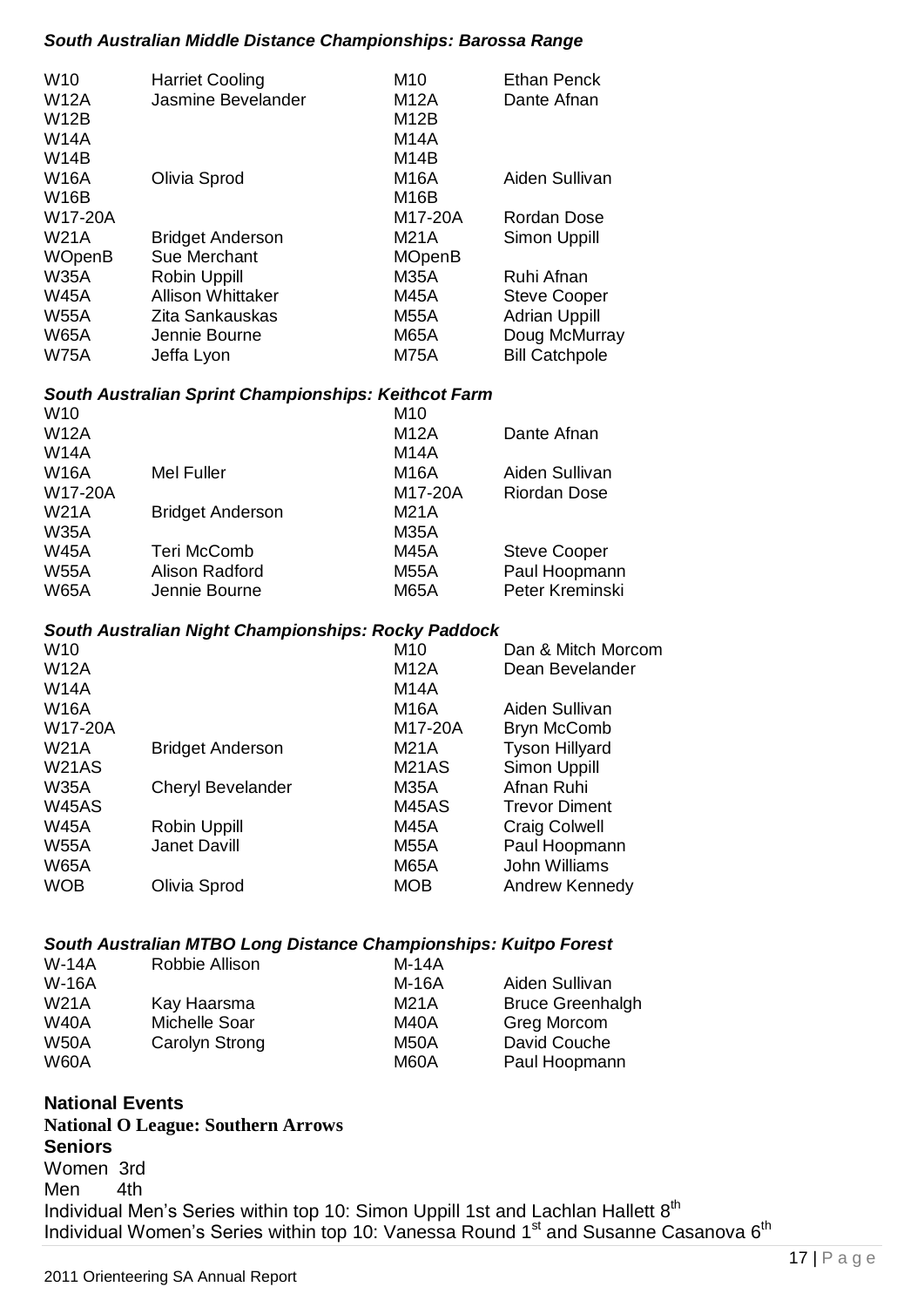#### *Australian 3-Days :*

| W21E         | 1st             | Vanessa Round   | M21E               | 2 <sup>nd</sup> | Simon Uppill          |
|--------------|-----------------|-----------------|--------------------|-----------------|-----------------------|
| <b>W21A</b>  | 1 <sup>st</sup> | Fern Tomas      | M <sub>21</sub> AS | 2 <sup>nd</sup> | <b>Tyson Hillyard</b> |
| <b>W21A</b>  | 2 <sub>nd</sub> | Rebecca Hembrow | M45A               | 3 <sup>rd</sup> | <b>Steve Cooper</b>   |
| <b>W45AS</b> | 1 <sup>st</sup> | Teri McComb     | M50A               | 1 <sup>st</sup> | Paul Hoopmann         |
| <b>W55A</b>  | 1 <sup>st</sup> | Robin Uppill    | M50A               | 2 <sup>nd</sup> | <b>Adrian Uppill</b>  |

#### *Australian Schools Championships :*

| Senior Girls Individual                 | 3 <sup>rd</sup> | Olivia Sprod                                                                                            |
|-----------------------------------------|-----------------|---------------------------------------------------------------------------------------------------------|
| <b>Senior Girls Relay</b>               | 3 <sup>rd</sup> | Mel Fuller, Sally Young, Olivia Sprod                                                                   |
|                                         |                 | Congratulations also to Olivia Sprod, who was selected as one of 4 senior girls to be in the Australian |
| Schools Honour Team.                    |                 |                                                                                                         |
| Australian Lang Distance Champianahina. |                 |                                                                                                         |

#### *Australian Long Distance Championships:*

| M60A         | 1 <sup>st</sup> | <b>Adrian Uppill</b>  |
|--------------|-----------------|-----------------------|
| <b>W16A</b>  | 1 <sup>st</sup> | Olivia Sprod          |
| <b>W55A</b>  | 1 <sup>st</sup> | Robin Uppill          |
| <b>M55A</b>  | 2 <sup>nd</sup> | <b>Clive Arthur</b>   |
| <b>W45AS</b> | 3 <sup>rd</sup> | Teri McComb           |
| <b>WOB</b>   | 1 <sup>st</sup> | Jane Fuller           |
| <b>W20A</b>  | 3 <sup>rd</sup> | <b>Claire Paynter</b> |
|              |                 |                       |

#### *Australian Middle Distance Championships :*

| Simon Uppill        |
|---------------------|
| Susanne Casanova    |
| <b>Robin Uppill</b> |
| Jeffa Lyon          |
| <b>Teri McComb</b>  |
| Jane Fuller         |
|                     |

#### *Australian Sprint Distance Championships:*

 $W40A$   $2<sup>nd</sup>$ Kay Haarsma

# *Australian Relay Championships : Incorporated in Oceania Relays & Australian-NZ Challenge*

| M21E                                                | 1 <sup>st</sup> | Australian Bushrangers: Simon Uppill with David Shepherd & Rob Preston        |  |
|-----------------------------------------------------|-----------------|-------------------------------------------------------------------------------|--|
| <b>W21E</b>                                         | 1 <sup>st</sup> | Australian Challenge Team: Vanessa Round with Jo Allison & Kathryn Ewels      |  |
| <b>M60A</b>                                         | 1 <sup>st</sup> | Australian Challenge Team: Adrian Uppill, Paul Hoopmann with Steve Flick      |  |
| M70A                                                | $1^{st}$        | Australian Challenge Team: John Lyon with Basil Balwin & Clive Pope           |  |
| <b>W50A</b>                                         | 2 <sup>na</sup> | Australian Challenge Team: Robin Uppill with Fekicity Crossato & Debbie Davey |  |
| <b>Australian MTBO Long Distance Championships:</b> |                 |                                                                               |  |

There were no Orienteering SA placegetters

#### *Australian MTBO Middle Distance Championships:*

There were no Orienteering SA placegetters

#### *Australian MTBO Sprint Distance Championships:*

There were no Orienteering SA placegetters